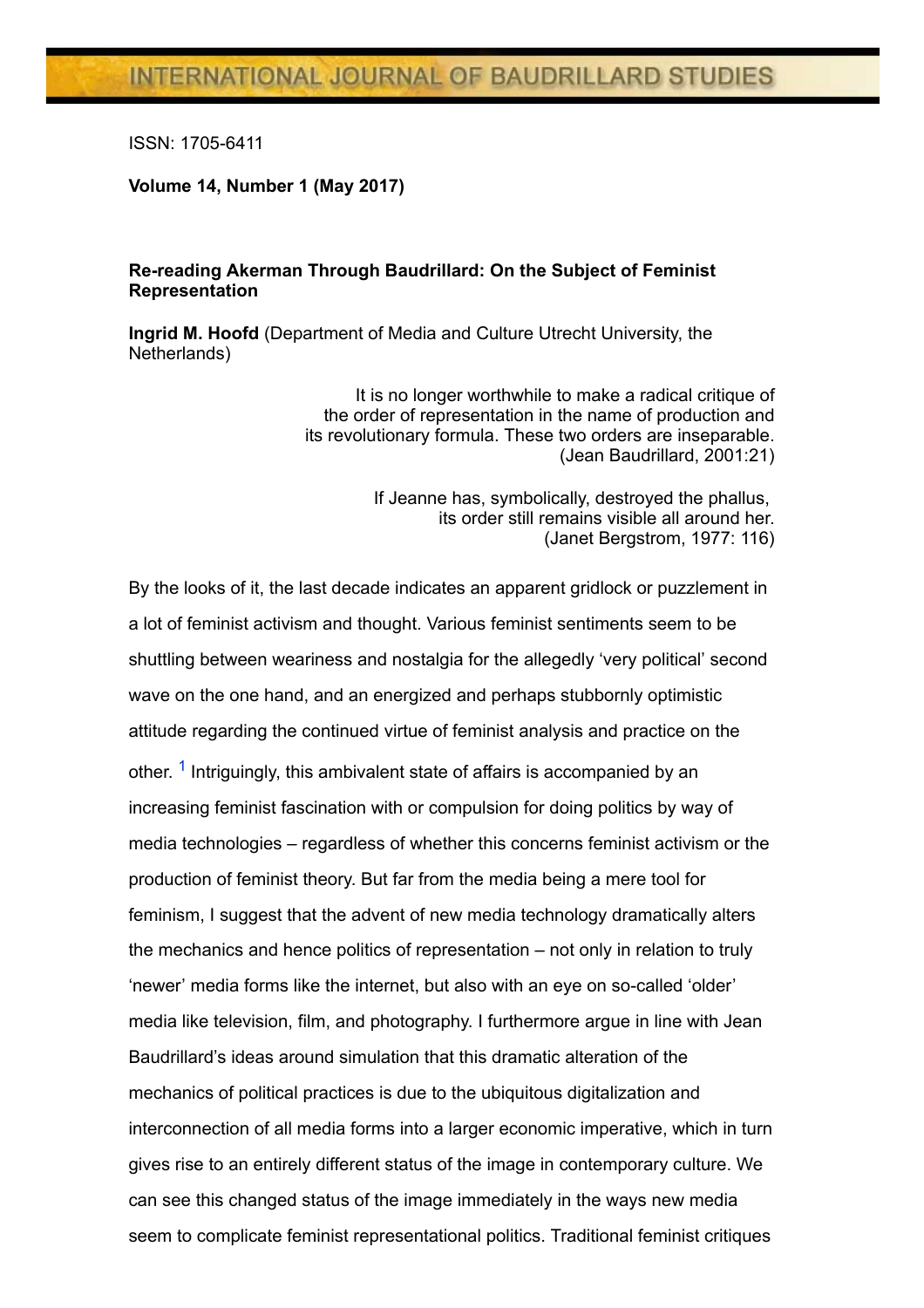<span id="page-1-1"></span><span id="page-1-0"></span>of media representation, aiming for subverting patriarchal ideology, mainly targeted the reproduction of culturally specific sexist imagery and the repetition of gender stereotypes perpetuated through the mass media like television or popular magazines.<sup>[2](#page-20-1)</sup> In tandem with such insightful feminist critiques, feminist counterrepresentational practices advocated the production and dissemination of imagery that was more egalitarian, or that reversed stereotypical gender roles. <sup>[3](#page-21-0)</sup> With the advent of new media spaces like online social networks however, the eventual subverting effects of repeated sexist representation versus feminist modes and critiques of representation inside and outside such spheres are no longer immediately clear, or even exceedingly unclear. This is because the sheer ubiquity of media imagery combined with the aesthetics of narrowcasting interactivity that especially new media allow for results in a situation in which any image can be targeted at its specific audience while obscuring other images for this audience. In terms of media content then, audiences will merely see what they want to see, and feminist imagery tends to merely preach to the converted.

<span id="page-1-2"></span>Techno-happy pundits like Peter Dahlgren and Jeffrey Juris have hailed this new situation as a 'democratization' of the media, in which marginalized audiences can now partake in the production and consumption of 'their own' imagery. But as some feminist scholarship has also noted, while new media on the surface indeed seem to allow for a 'democratization' of subversive vis-à-vis dominant representation as they make possible the abundant dissemination and consumption of feminist and gender-equal imagery, the issue of such imagery's subversive effects vis-à-vis patriarchy appears nonetheless much more complex and difficult to achieve.<sup>[4](#page-21-1)</sup> The advent of new media technologies therefore requires a rethinking of feminist subversive strategies around sexist media representation and its relation to the critique of dominant patriarchal ideologies and arrangements. What is more, such a rethinking may show that this complexity around media representation is indicative of a larger problem concerning the work of politics as such, as the very idea of the possibility of authentic representation is already in a certain way fundamental to the current political order. I hence suggest that due to a current deficiency or disinclination towards properly grasping this aggravated complexity around representation in such feminist theory, both aforementioned popular 'feminist' responses – nostalgia or blind optimism –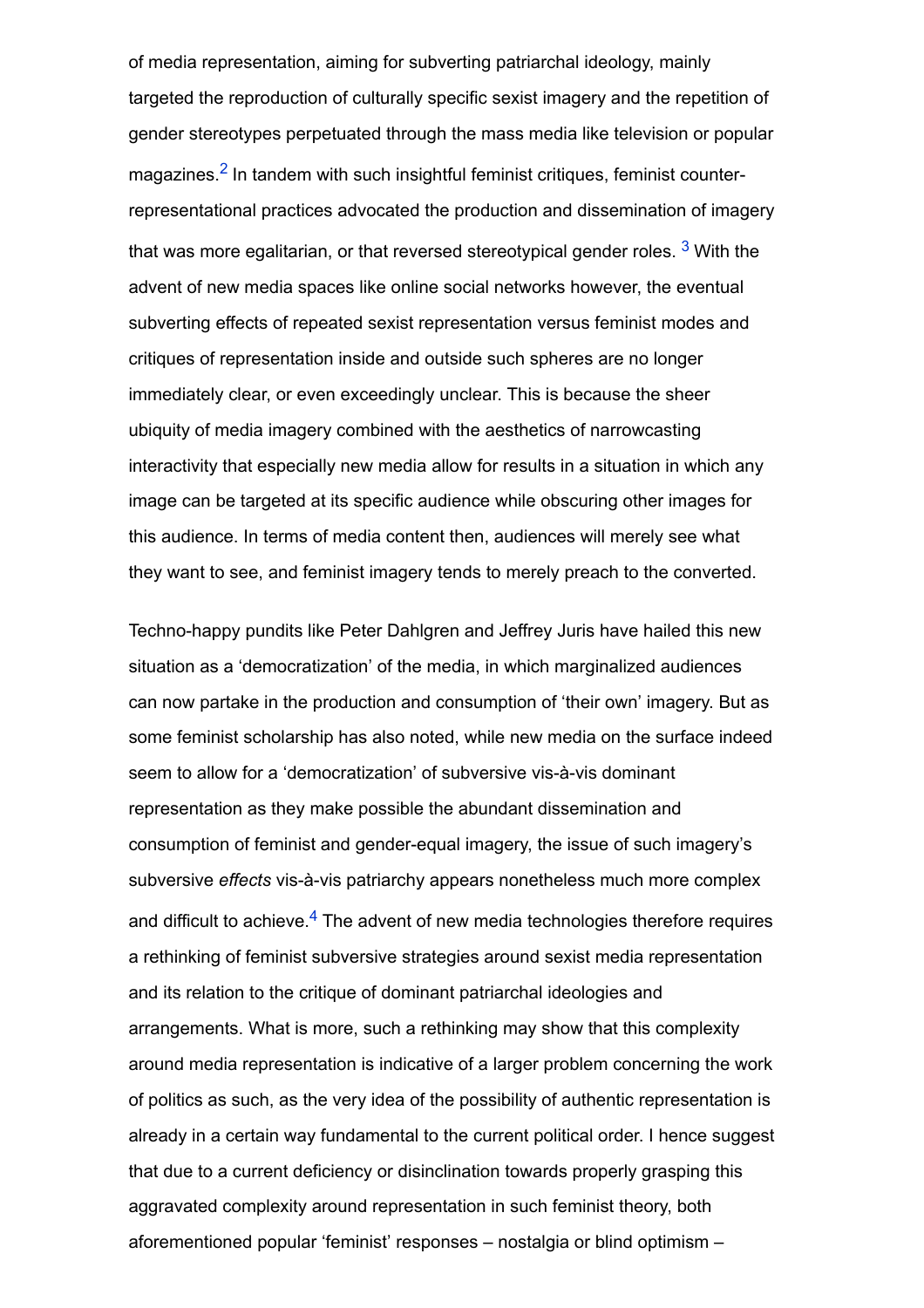remain insufficient in light of the ongoing feminization of poverty and other such perils of technocratic globalization. At issue is namely that a lot of feminist media theory (still) treats media representation as 'representative' of an objective 'reality' – as if the politics of visibility and unveiling through media representation is directly and positively engaging with the social fields and actors which it seems to signify a posteriori. Many foundational student handbooks within academic women's or gender studies, like for instance Rosemarie Buikema and Anneke Smelik's excellent and widely used Women's studies and culture: a feminist introduction, indeed work with this assumption. This fundamental assumption of the relation between representation and reality of course makes sense in terms of feminist theory and activism in general relying on an emancipatory ideal that suggests a politics of feminine or female representation is properly subversive of the patriarchal social order. However, this article suggest that objective social power today has largely vacated the realm of media representation in terms of mere content, or in any case that such content has become entirely secondary. Rather, the political sum-total of mass and online imagery may today have more to do with the new media form and its related social-cultural logic than its actual content – suggesting that we should start reading media content as not only an echo but also a symptom of its form and the larger oppressive and exclusionary social relations this form inhabits. Like for instance Miranda Joseph's Against the Romance of Community then, I hold that the feminist emancipatory project needs 'to undertake a critical engagement with capitalist production' (2002: 31) by looking afresh at how 'the entire symbolic order' (Ibid.,41) has become complicit with current disenfranchisements – also along lines of gender and sexuality. I suggest that Chantal Akerman's Jeanne Dielman, 23 Quai du Commerce, 1080 Bruxelles presents us with an excellent foreshadowing of the accelerated complicity of feminist representations with the new techno-economic order, which I provisionally call speed-elitist.

What hence becomes crucial to a new feminist politics of representation is to read anew the content of certain old and new media in conjunction with the new postcolonial and globalized mode of accelerated economical production of which the new media form should be taken as the main instrument and exponent. The crisis in feminist theories around media representation is therefore also indicative of the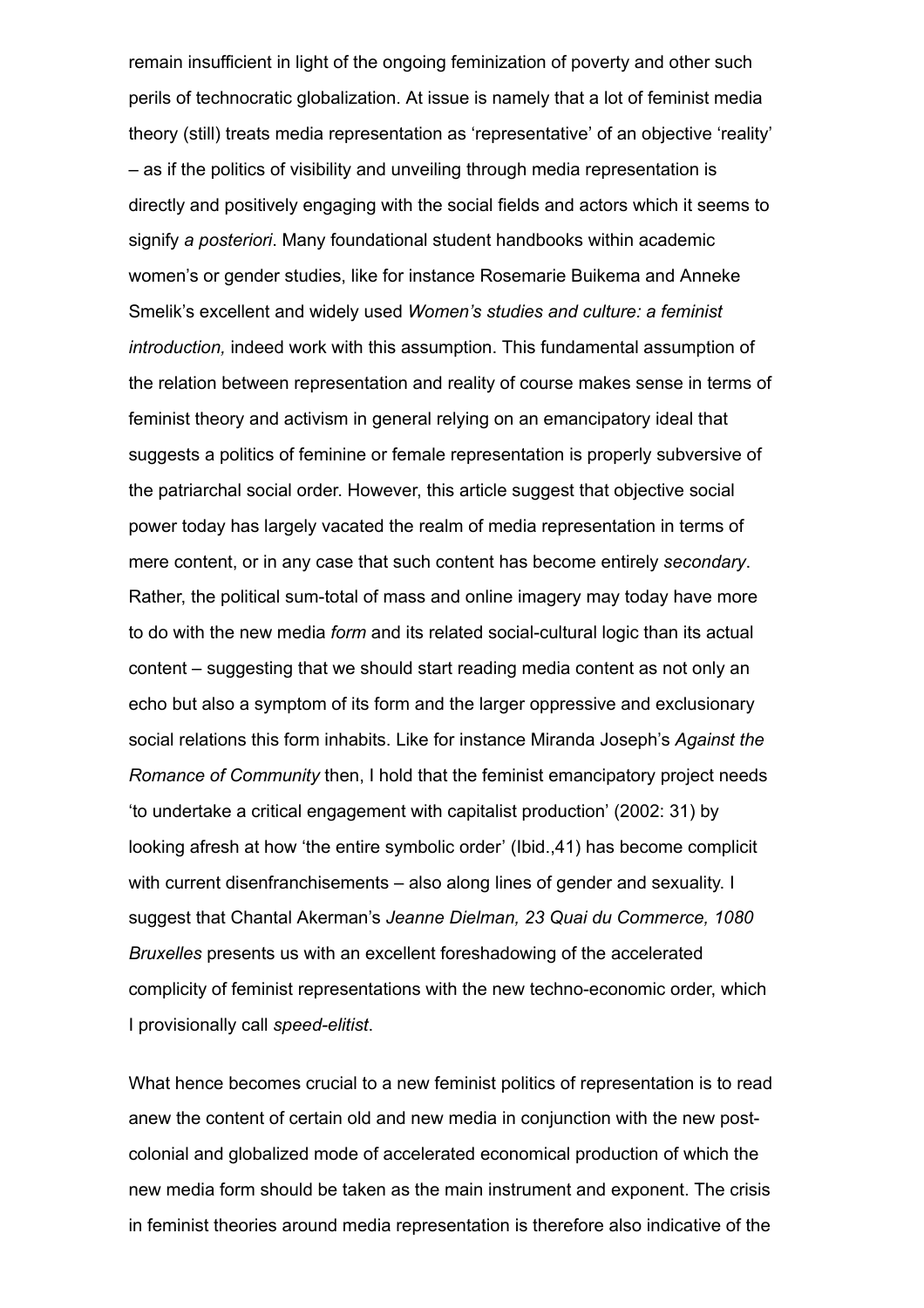larger impasse or crisis in feminist and liberal humanist thought as such. This is because such feminism's inability to effectuate subversion has to do with its larger assumptions around the nature of social reality and emancipation of which the idea of representation is constitutive, in particular in relation to the role of the subject of emancipation  $-$  as if the subject can 'authentically' represent him- or herself at all. Basing this thesis largely on the work of Baudrillard to investigate these assumptions around the feminist subject and their possible alternatives, I then claim that much contemporary feminist theory has finally failed to raise the stakes under speed-elitism  $-$  a condition of the ongoing and accelerated transmutation of signs as capital – that has become the primary ideological and material nexus under neo-liberal acceleration. This thesis agrees partly with Jodi Dean's argument in 'Communicative Capitalism' that consumer technologies have usurped political activity, but disagrees on the point that this entails a depoliticization; instead, I hold that doing politics and being political are in fact essential to technological acceleration. As the high-tech exponent of Eurocentrism and the humanist utopia namely, speed-elitism is that state of affairs that fosters an oppressive sort of unity of struggles through the fantasy of allowing for radical difference and multiplicity in the sphere of media and political representation in which the politically active subject supposedly coincides with her socio-technically assigned identity. The problem with any contemporary feminist politics of identity and visibility is then that this apparent freedom of expression and signification – in short, the subjective freedom to communicate – that especially new media allow for, is mistaken for actual emancipation. But instead of emancipating, sexist as well as feminist images become all equally complicit in the violence of speed-elitism. The circulation of images seeks to render all forms of radical alterity transparent to the humanist-capitalist logic of the accelerated circulation, which simply requires the active participation by the feminist subject. In effect therefore, feminist subjectivity is turned into one among the many *image*objects within the realm of media representation.

Baudrillard explicates this implosion of 'old' ideals of emancipation and representation into capital circulation especially in The System of Objects, where he argues that at issue is no longer simply (patriarchal) representation or (sexist) content, but an entire political economy built on a patriarchal modeling of the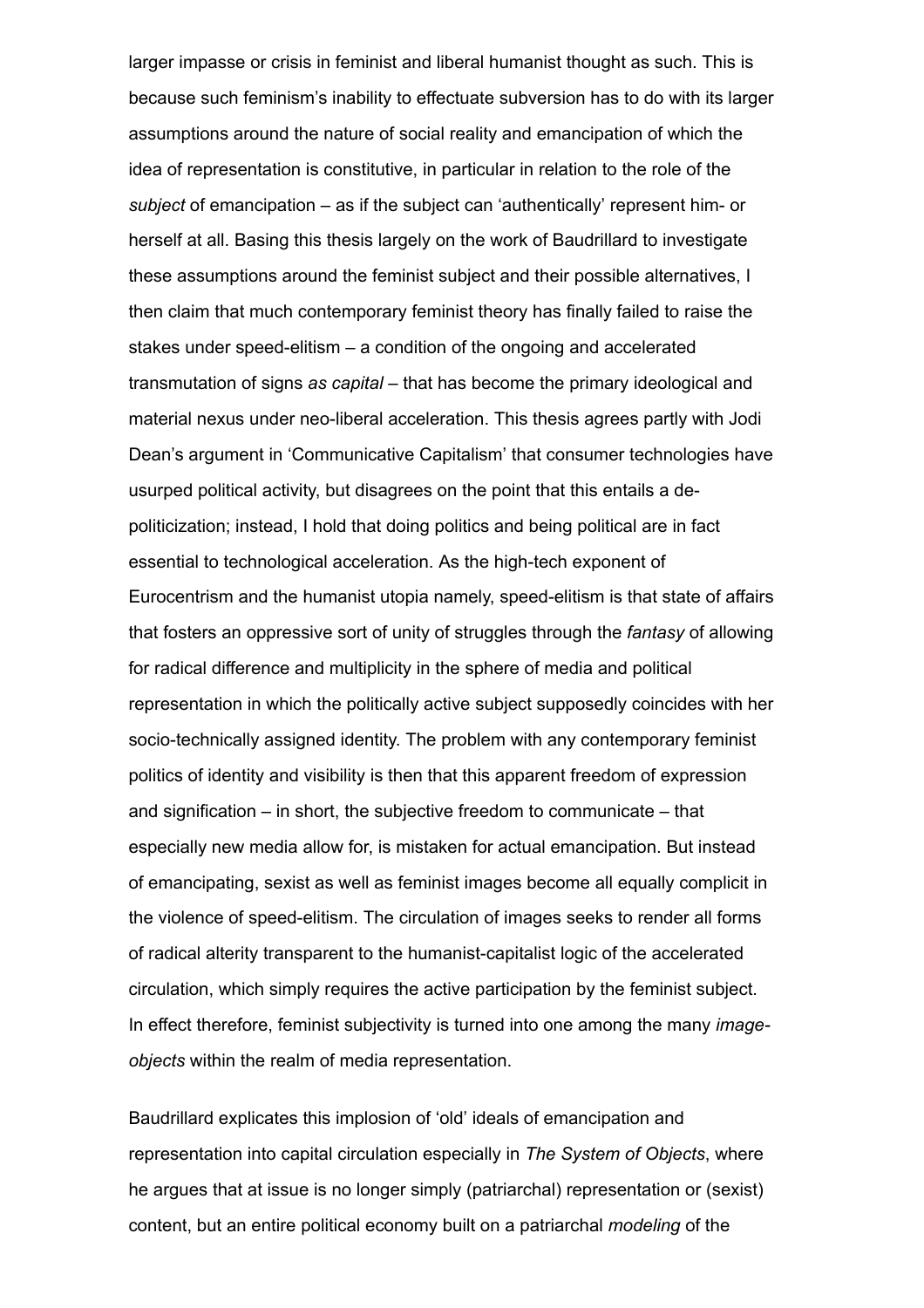semiotic-economic sphere. This sphere today crucially relies on the reproduction of the ideals of identity, representation, visibility, and voice. The abundant circulation of realistically gendered images hence creates an appeal to 'phantom collectives' like 'women' or 'feminists,' while in actual fact those collectives are radically absent from the social (if we can speak of a 'social' at all.) It is for this reason that Baudrillard stresses in Radical Alterity that we should speak here of a compulsion to a 'sociality' which is emphatically 'no longer society (2008:43).' What is more, the general nostalgia for identity and its political attempts to 'unearth' it or to make it speak, are the main mechanisms for the fragmentation and individualization of persons under this economy. This situation of what Baudrillard famously calls 'simulation' – a general enmeshment of the fake with the real – therefore entails, he claims in 'The Implosion of Meaning in the Media,' a 'recycling in the negative of the traditional institution (1994:80).' The insidiousness of such a system resides in the way it obliges, precisely in the way Joseph also outlines in Against the Romance in relation to queer activism, the production of 'political' content based on an illusion of 'radical' collective identity and desire. In terms of the production of feminist responsibility, this obligation in turn also translates itself into a call to set up 'feminist' content over and against 'sexist' content so as to indeed 'play the ... liberating claim of subjecthood (2002:85).' Baudrillard here posits that old ways of social and political mobilization are nowadays caught in a phallic functionalism which has supplanted or come on top of phallic symbolism. Such phallic functionalism can effectively be understood as a mechanized abstraction of this symbolism, entailing in addition the mechanization of binary oppositions and 'false' differences for the sole purposes of technological acceleration. Under such new conditions, says Baudrillard in The System of Objects, the media's representative content now simply appears as this form's 'allegory'(1996:60). This symbolic realm or realm of sexist representation constitutes moreover a proper simulacrum of power due to the fact that it simulates (sublimates) and dissimulates (conceals and renders indecipherable) the 'true mechanism' of power (Ibid.,60). The media form hence functions as a 'camouflage' by way of which 'long-lost traditional values reappear as signs (Ibid.,62)' in order to 'make up for the symbolic void of [phallic] power (Ibid.,54).'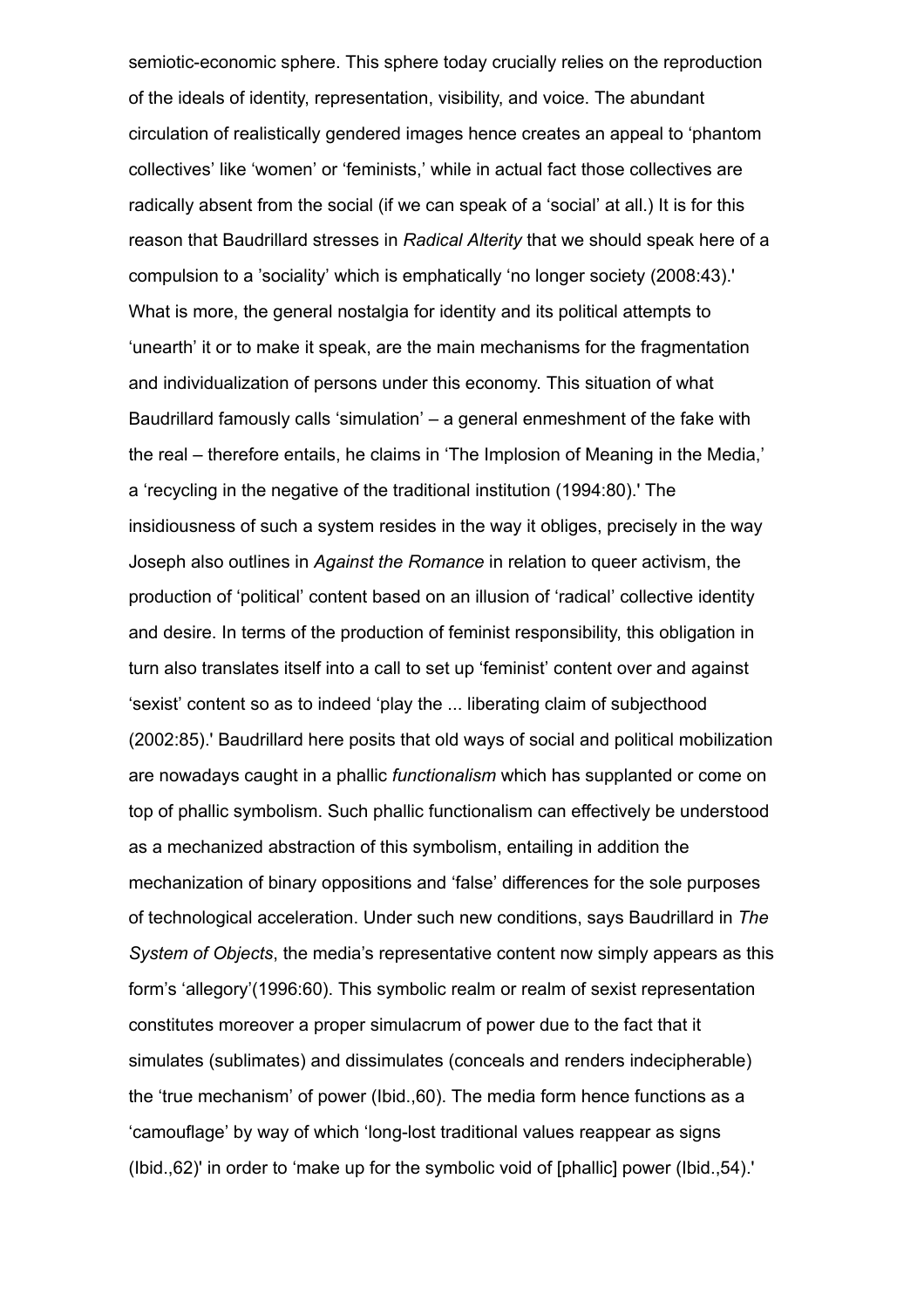Such an assessment of the import of the media form, and of how it obscures the violent conditions of production, is also the main argument of Alex Galloway's 'Are Some Things Unrepresentable?' Galloway notes under the contemporary control regime that any 'visualization is first and foremost a visualization of the [media's] conversion rules themselves (2012:88)". If not picked up on, visualization leads to a 'form of blindness' towards the technical apparatus as well as to the current mode of production (Ibid.,95). It becomes therefore important, says Galloway in the same vein as Baudrillard, to read 'the image as an allegory for a map of a system' of tremendous capitalist and phallic power (Ibid.,99). But while Galloway rightly critiques the role of simulation in this new control regime, he also performs the humanist duty to represent 'the givens' (Ibid.,87) more accurately. Speedelitism, I contend, is rather the epitome of the general displacement and simulation of the ideals of humanist and liberal representation due to the acceleration of the political by new media technologies to which much feminism also subscribes. The ways in which speed-elitism currently in-effectuates traditional feminist politics should therefore be taken as feminism's primary and more urgent object of analysis as well as be understood as the new condition of possibility for feminist politics and theory itself. In order to fully grasp the complexity and the enormity of the task at hand for feminist theory under these new conditions, I will attempt to further illustrate and rethink the conundrums and possible new avenues around the issue of female and feminist representation by way of rereading some puzzling 'feminist' activities and texts – puzzling in terms of these texts' or activities' status as properly feminist – through some of this supposedly anti-feminist work of Baudrillard. My analysis uses Baudrillard for this purpose because his ideas gel well with this article's thesis on speedelitism, and also because his work may help point beyond the realm of certain solidified feminist assumptions regarding emancipatory social change and the role of the feminist subject in such change. In particular, Baudrillard's work may illuminate that these texts' ambiguity in terms of their status (or indeed, image) as feminist, is due to how these texts inhabit a complicity in speed-elitism by virtue of their 'feminism' being usurped or mobilized as part of that phallic functionalism inherent in the new media form. This concern with the media form or functionality within global capitalism is indeed central to Baudrillard's entire oeuvre. In 'The Ecstasy of Communication,' Baudrillard for instance claims – a claim that usefully offends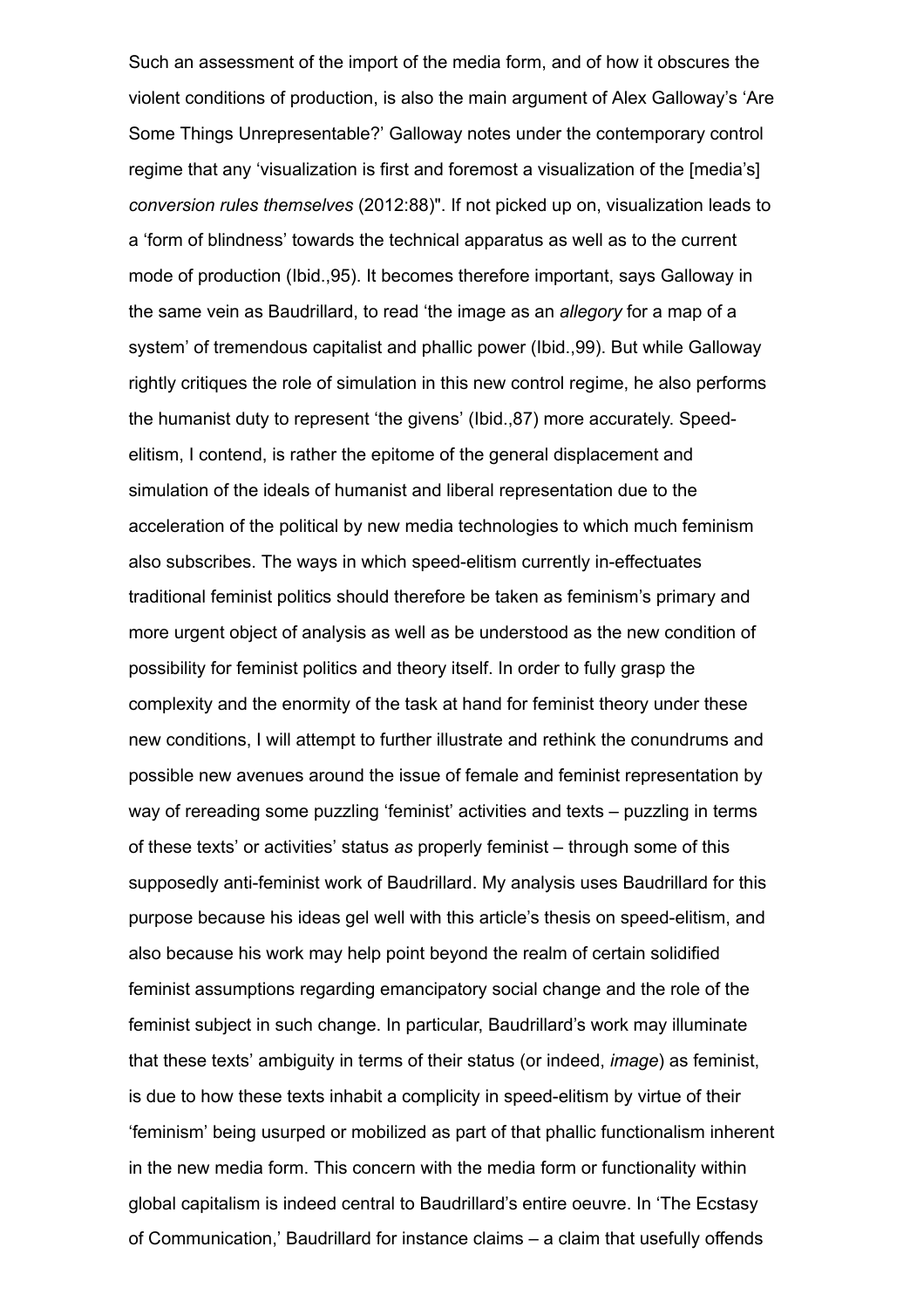any optimistic theory of communicative action – that new media simply stage (feminist) politics and give the appearance of a new public sphere in which 'debate' happens, so that whoever seeks to emancipate oneself by mediated visibility submits to the 'obscenity of what no longer has any secret (1983:131)." In Seduction – Baudrillard's more direct engagement with feminist concerns that, as I outline in the introduction to this special section, many have interpreted as anti-feminist – he likens this new violence of the image to 'pornography' (1990:6). Crucially though, he describes this as a form of pornography that relies more on a subjectification than an objectification – or rather, that renders the subject into an object by technologically and symbolically conflating it with its representation.

Following this line of thought, Baudrillard notes in Radical Alterity that this turning of the subject into an 'object-subject' by way of media representation has become especially totalizing with the advent of new media technologies, in which 'the problem [now] lies with the supremacy of the code' which 'makes us communicate and is there before everything (2008:4243).' This contemporary supremacy of the code renders all visible alterity relative to its system of representation, to the extent that we do not even know whether at 'the other side of the code' there is any 'Other' to be found at all anymore (Ibid.,43). In short

, for Baudrillard the violence of the media resides in their ability to turn radical alterity into relative alterity in the service of mediated capitalism. But what is more, he also hints that the wider issue of the emancipatory quest to identify alterity as radical may be a problem as such. The idea (and identification of) radical alterity, like the supposedly distinct difference of feminism from patriarchy, also functions as a fantasy that upholds the economy of speed. I hence equally hold that 'feminism' and 'gender' have become some of the many truly 'floating signifiers' (to use an old term from Stuart Hall) that have become perversely enmeshed with such ends. It is in this sense that the aforementioned nostalgia for the second wave, as well as the energetic engagement with new technologies, actually complement each other under speed-elitism. This is because such nostalgia is really an effect of new media arrangements and the mirage of some untainted previous feminist politics, in turn leading to the re-enactment of the promise of feminist emancipation by grasping at an image of true debate or dissent. In tying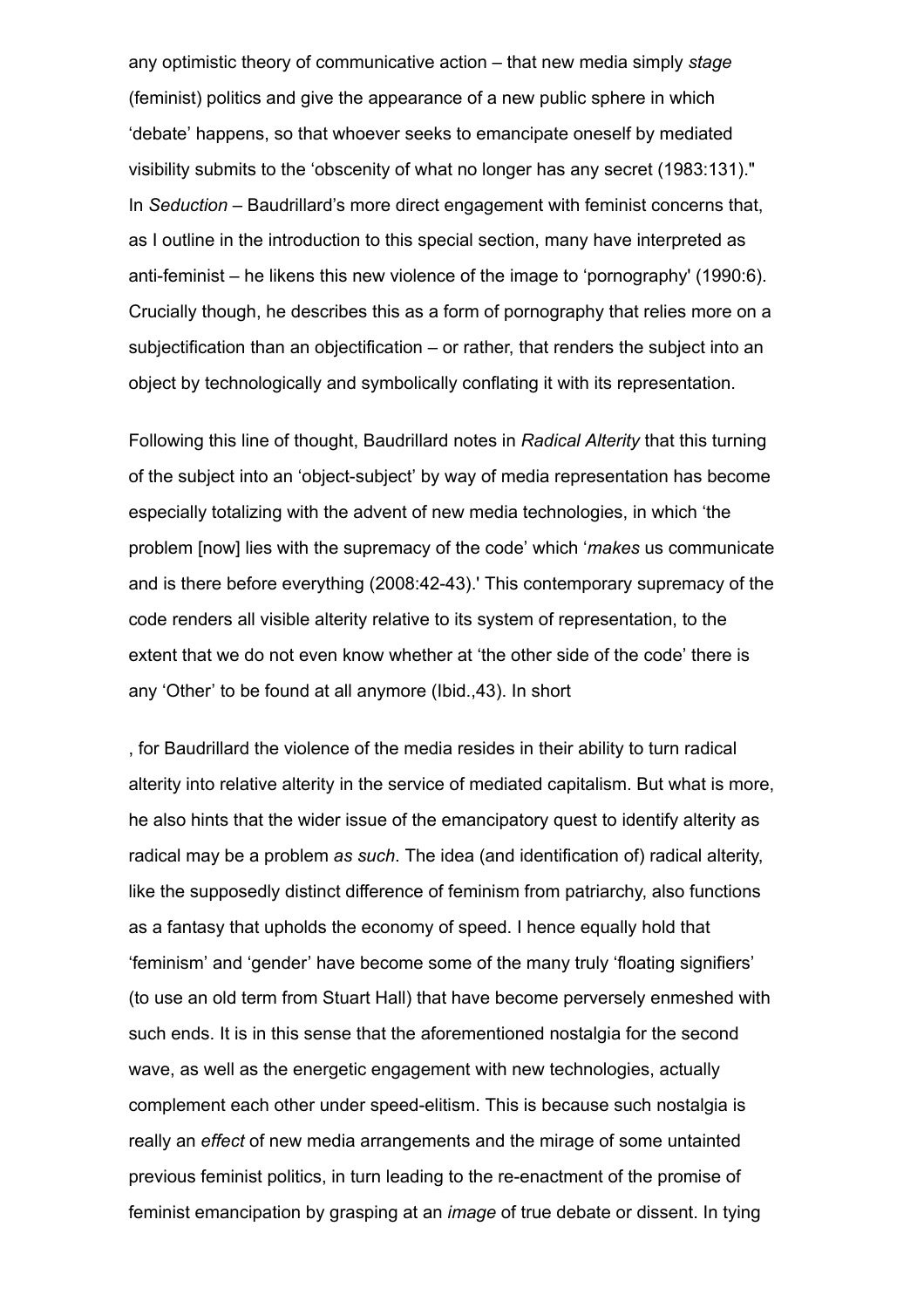the idea of speed-elitism together with Baudrillard's theory on signification as circulation, I claim that the contemporary situation marks a partial shift away from the West to the formation of a new global elite which is no longer exclusively masculine or male, but which instead builds precisely on the phallic formalization of the supposed real political difference between sexism and feminism. Contemporary techno-mediated conditions tie the subject of feminist representation, as well as the active critique of sexist representation, intimately to an increasingly disenfranchising acceleration of capital in which such differences are consumed as if they are meaningful and subversive. In sum, this means again that the general liberal quest for representation (whether in politics or in the media) by way of its active subject has itself precisely become complicit in speedelitism. Baudrillard's designation of the 'pornography' of media representation therefore does two useful things for feminists: it allies his work with the history of feminist concerns and critiques of sexist representation, but simultaneously thwarts the traditional feminist objection with sexist stereotyping as obsessing over the wrong object, namely over an *illusory surface*. Building a politics on the latter – that is, treating the surface as the real and only space of voice – makes feminism complicit in that contemporary 'pornography' it seeks to object to. One can distinguish a parallel here to how Baudrillard himself, as this article will illustrate later on, appears on the surface as sexist yet on a deeper level as feminist or vice versa; 'depth' and 'surface' indeed become indistinguishable.

\*\*\*

Let me at this stage turn to the first 'feminist' puzzlement to reread. A good example of how the media are making subjects 'obscenely visible,' and how this may be implicated in forms of gendered and raced violence that seeks to subjugate everyone to the largely but not exclusively masculinist and Eurocentric logic of accelerated capitalism, provides the recent over-exposure in especially many Western media outlets like television and news articles of Muslim women who wear face-covering veils. This pervasive imagery of burga, boshiya, or nigab donning women by way of close-up photography and video the dominant global media sphere goes hand in hand with a severe demonization of Islam as a 'backward' religion from which women must be 'saved' – a fine instant of Gayatri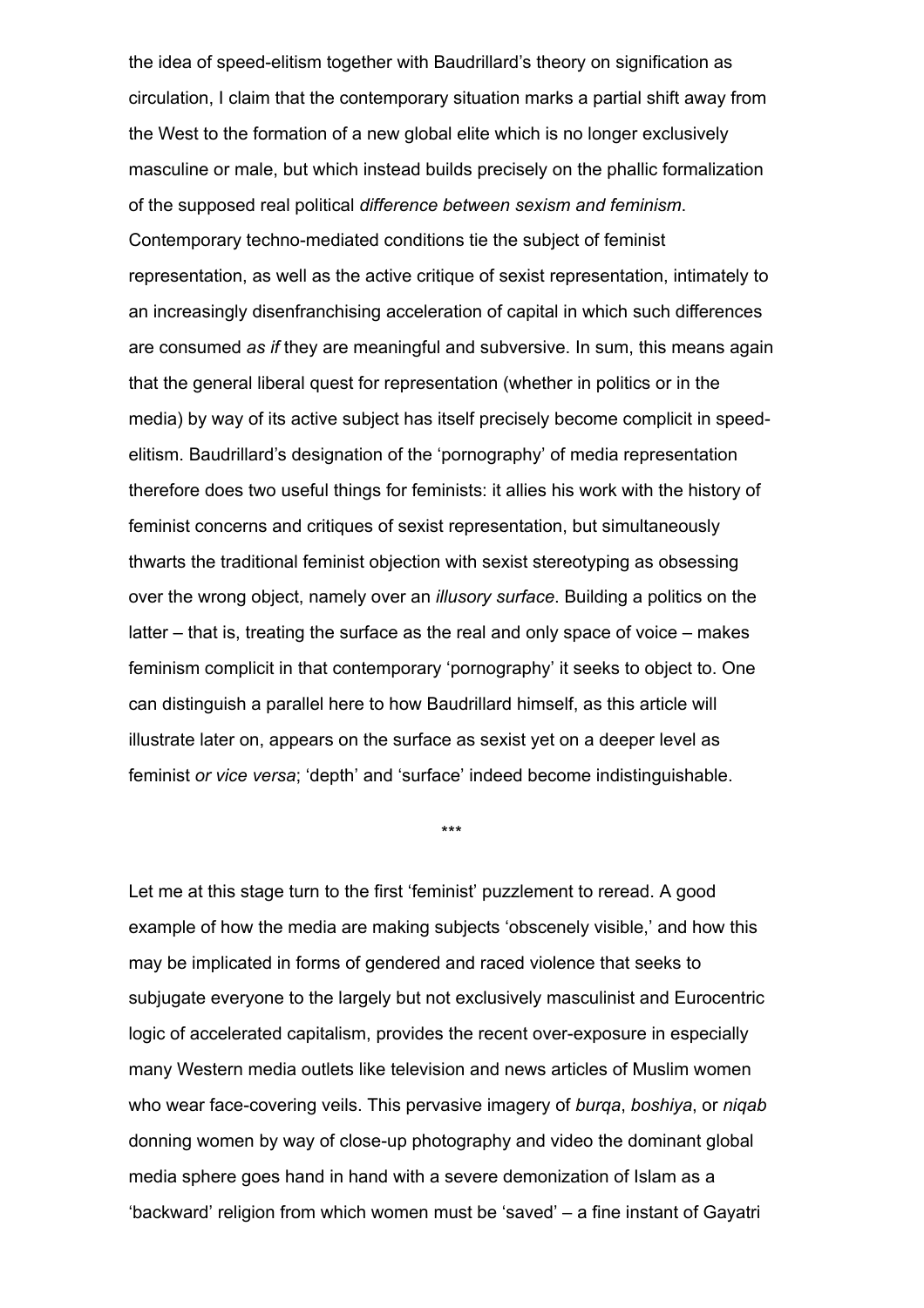Spivak's apt definition in 'Can the Subaltern Speak?' of the desire of 'white men (and women) trying to save brown women from brown men' under postcolonialism (1988:31). Indeed, the female Muslim subject is literally (namely by force of law, like recently in Belgium and France) as well as in the media forced to 'unveil' herself and become an allegedly emancipated subject, recognizable before the law (facilitating 'recognition' was exactly the argument put forward by Belgian decision-makers). One anonymous online Guardian reader fittingly translated the Belgian government's intentions by stressing that visibility as 'open interaction between people is part of a liberal society.' (italics mine) John Phillips, in his interview with Samuel Weber, likewise suggests that 'the secret function of transparency' today may lie in the ways in which it seeks to enact the promise of total illumination and understandability that emerged out of the Christian and liberal traditions, where the media 'thus exhaust the existence of that what [they] nevertheless allow to appear (2012:161).' This shows how the fantasy of transparent communication grounds the argument for Western (neo)liberalism as a morally superior form of cultural, social, and economical organization, which in turn works to legitimize the 'liberal rationality' of for instance surveillance technologies like face-recognition machines at airports. It also showcases the obsession with unveiling and transparency under speed-elitist conditions as such, which Weber and Phillips also identify.

This 'white savior' mentality, whether feminist or post-colonialist, around the headscarf issue is of course ostensibly hypocritical. After all, whenever were Catholic nuns or mourning widows prohibited from wearing headscarves and veils in the West? This may possibly lead one to think that the feminist attempt at counter-rallying through the mass and new media for wearing the veil may overcome this pornographic and post-colonial logic of obscenely turning the other into an emancipated subject. But I argue that the feminist pro-headscarf politics in the media resulted in exactly the same – that of usurping alterity into mediated phallic acceleration, which is just as much patriarchal and racist. This is because the statement that wearing the veil is in fact representative of the veil-wearers' true or essential 'deep' desire also implicates itself in rendering transparent the supposed 'reality' of such a feminist aspiration and identity. So there is no analytical high ground for feminism to be had there either. The really urgent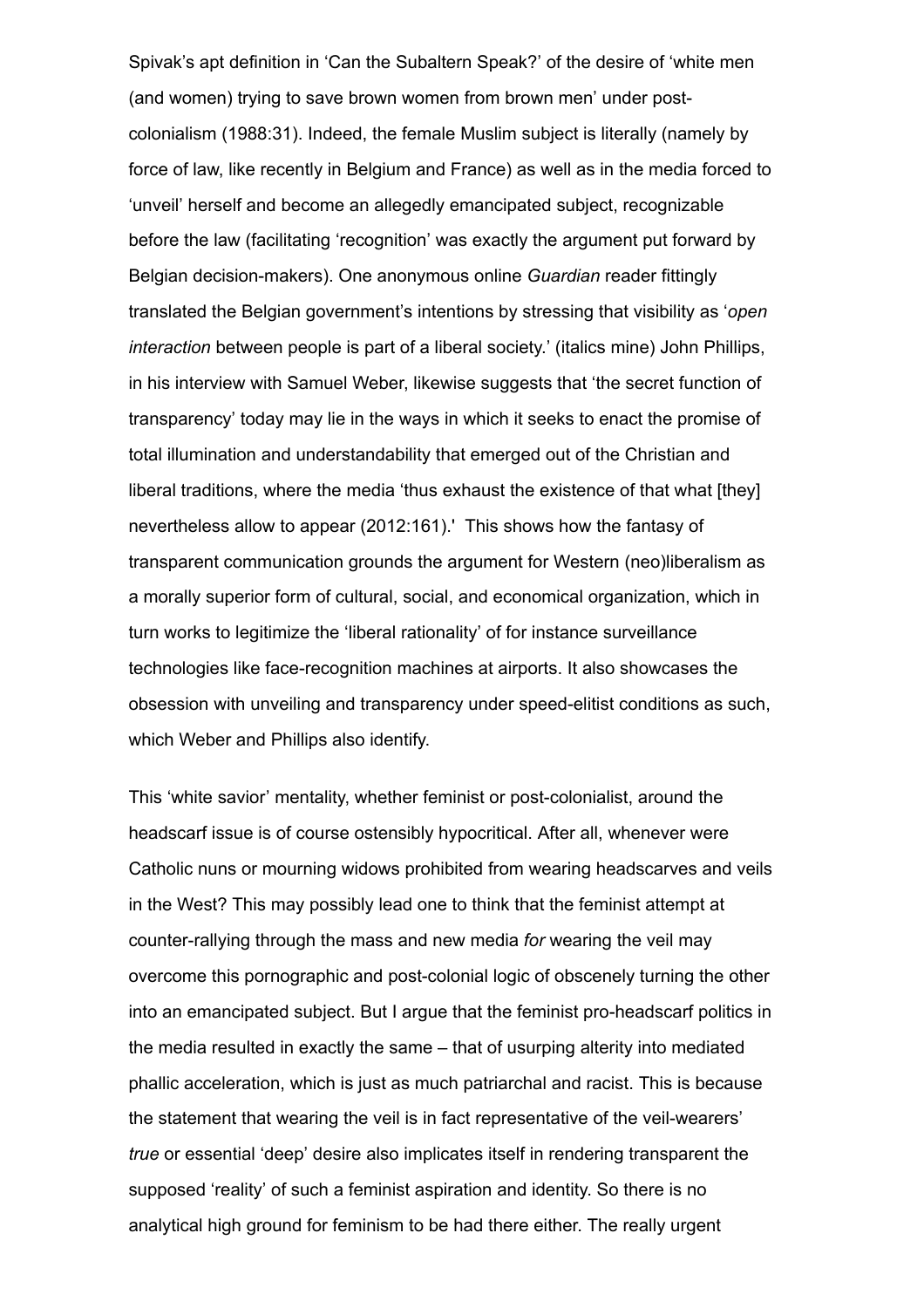feminist question would rather be to grasp how it is possible that these two seemingly antithetical or oppositional standpoints around veiling are representable in the media as equally true. In line with Baudrillard's thesis outlined above, I would argue that in this case the difference in opinion between pro- and anti-headscarf protesters has become exactly a node for the acceleration of information flows, and therefore operates as a false, staged or relative difference in the service of speed-elitism. The stance of the defiantly headscarf-wearing women in the Western media was that it was their 'individual right to their cultural difference' – 'their' difference and culture was thus made understandable through the implicit universalization of a profoundly humanist and liberal rhetoric, and as such annexed and showcased through the mass and especially new media. This repetition of humanism furthermore corroborated with the logic of speed-elitism through the extensive use of communication technologies by these women's non-Muslim allies to connect with those imagined to be 'Europe's radical others' from which a supposedly transparent subversive voice or representation emerged. This illustrates that the speed-elitist desire to make everything speak, become visible, and communicate, paradoxically results in the actual 'subaltern not being able to speak,' to use once more Spivak's phrasing: the non-Muslim (white European) allies of the pro-headscarf Muslim women pursued an arguably self-interested politics revolving around a narcissistic image of their own 'authentic radicality' – no doubt related to their own speedelitist upward mobility as activist-intellectuals – that is as problematic as those of white right-wing politicians claim to 'saving' these women. So while the anti-veiling argument echoes directly the pornographic logic of the over-exposure of (and subsequent feminist obsession over) the veiling issue, the pro-veiling argument simply functions as the illusory counter-image while leaving the formal and phallic logic of unveiling intact. What is more, the term 'feminism' itself here becomes the 'floating signifier' that allows its expedient mobilization by the two seemingly oppositional groups as if they are fostering true liberation. But what this example finally shows is that feminism collapses into itself and becomes contradictory the moment it seeks to finalize its truth-claims around the emancipatory mobilization of representation and visibility.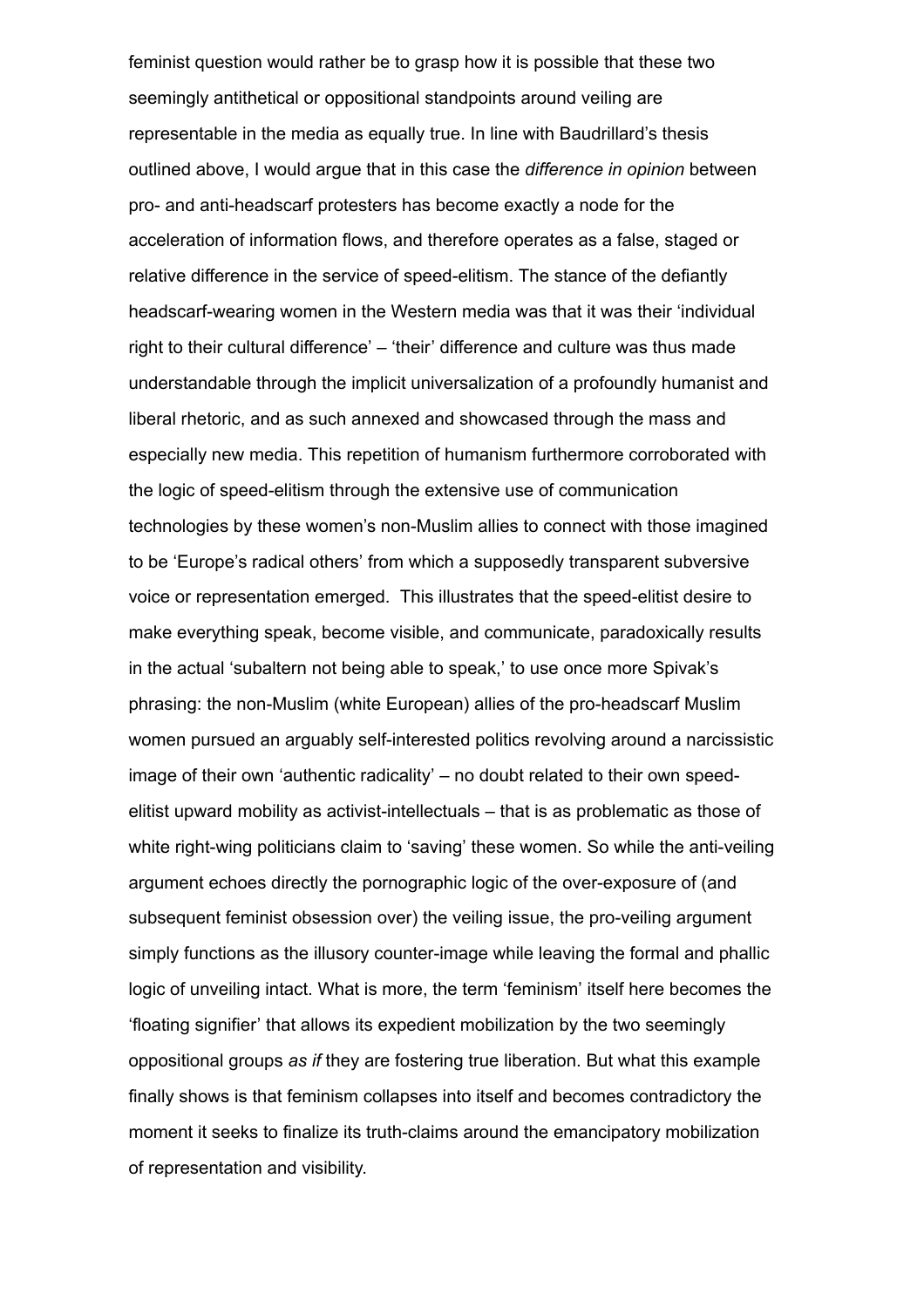<span id="page-10-0"></span>A propos the subject, and hence also in regards to the 'subject of the headscarf,' there exists of course the argument in post-structuralist feminist philosophy that there is an aspect of 'becoming' to feminist subjectivity – like for instance in the work of Rosi Braidotti or Elizabeth Grosz – that cannot be captured by any mode of representation or, indeed, analytical interpretation like the ones I have offered above. But such feminist philosophies often still tend to 're-mobilize' this aspect of subjectivity once more for feminist political ends, and as such still fall in the 'trap' of transforming radical alterity into relative alterity in the service of speed-elitism exactly due to staying loyal to their *aporetic* feminist responsibility. <sup>[5](#page-21-2)</sup> Moreover, my interpretation might indeed work itself just as much in concordance with the 'obscene' logic of unveiling under speed-elitism – after all, this article just as much performs the humanist-liberal logic that grounds feminism as well by aspiring to shed light on the feminist puzzlement. Where then is an alternative or new locus of radical alterity to be found, if not in the active political engagement by way of (a critique of) media content or even of its form? What, in short, escapes the logic of speed today? Paradoxically, the allegedly most anti-feminist work of Baudrillard may in fact provide more clues in light of this conundrum without claiming to solve the impasse and straightforwardly reinstate the old idea of representative politics. In Baudrillard's Seduction – the one work also that deals more explicitly with feminist issues – the term 'seduction' appears the image of a kind of 'radical' alterity that the 'productivist' techno-logic, or what this article has named the speed-elitist order, tries to destroy, erase, or annex. Baudrillard argues here that seduction can never be demolished by our order of accelerated production, since seduction is absolutely immanent to production. Taken as a descriptive indictment, the general argument here is that the more an order tries to mechanically strengthen its power, the more that order becomes unstable. This is due to the fact that power is always illegitimate and grounded on deception, so that any mechanization of its deceptive imagery will result in exposing all its imagery as deception. Baudrillard names this increase in power's endemic instability due to the technological-ideational attempt at strengthening it, and the collapse of power that this increase foreshadows, the 'reversibility' that is always intrinsic to power. Power – whether it is patriarchy or capitalism – can therefore never finalize its authority, because of (its) seduction; their master-signifiers are always threatened by the fundamental abyss that underlies the basic play of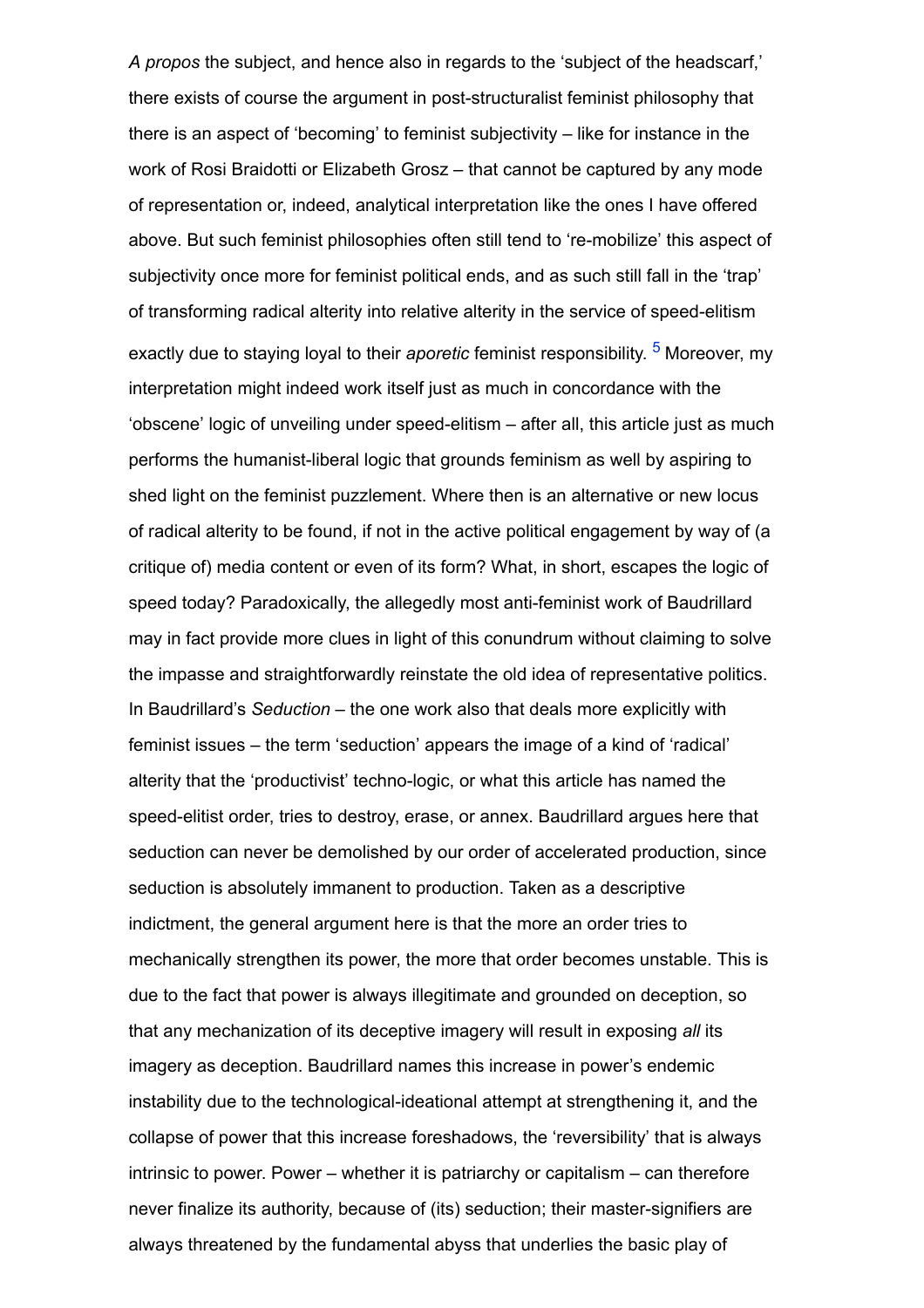signs. It is for this reason that Baudrillard holds that 'every discourse is threatened with this sudden reversibility(1990:2).' One could say that the image of radical alterity seduces the subject of emancipation towards a straying from her initial goal, as in the headscarf example.

Picking up on the idea of seduction as a supposed ideal concept for feminism, is of course contentious. This controversy lies in two issues which are precisely related to the un-decidability between subject and object, and which segue into the problem of femininity as a 'deep' or authentic property of actual women, and femininity as superficial sexist representation. Claiming that 'seduction and femininity are confounded (1990:2),' Baudrillard problematically seems to equate femininity with absence and instability, and romanticizes the feminine as more powerful than the masculine. But I suggest that the aim of Baudrillard's for traditional feminists preposterous suggestion is precisely to render gender, sexual identity and masculine superiority even more superficial by doubling it; in other words, to show that gender exists only at the surface level of appearances, as if woman is a mere object and man a true subject. Baudrillard continues with such paradoxical claims in his much later Passwords when he initially says that from his 'standpoint, what was at issue was no longer sexual liberation, which seemed to me in the end quite a naive project since it was based on value and sexual identity,' (2003: 22) but where he simultaneously claims that 'historically, women had a privileged position in the field of seduction' (Ibid.,23), which 'truth' would lead one to celebrate femininity as if it was more powerful. His claim is then itself exposed as simulation: it is as legitimate and as ludicrous as patriarchal discourse itself, since it undecidedly shuttles between extreme romantic stereotype and total effacement of the vicissitudes of patriarchy. I would claim that this seemingly deliberate confusion that Baudrillard mounts between sexism and its denial, and hence between representation and reality as such, is itself again (caused by) seduction; Baudrillard the author-subject himself becomes the very site of the instability of the patriarchal performance, and hence turns into that order's object. 'Seduction' is hence precisely real and fake; a quixotic image indeed. If we transfer this logic to the feminist performance, this likewise means that the feminist subject just as much cannot enact an alternative politics by way of agentive battles anymore, and that the possibility of subversion no longer exists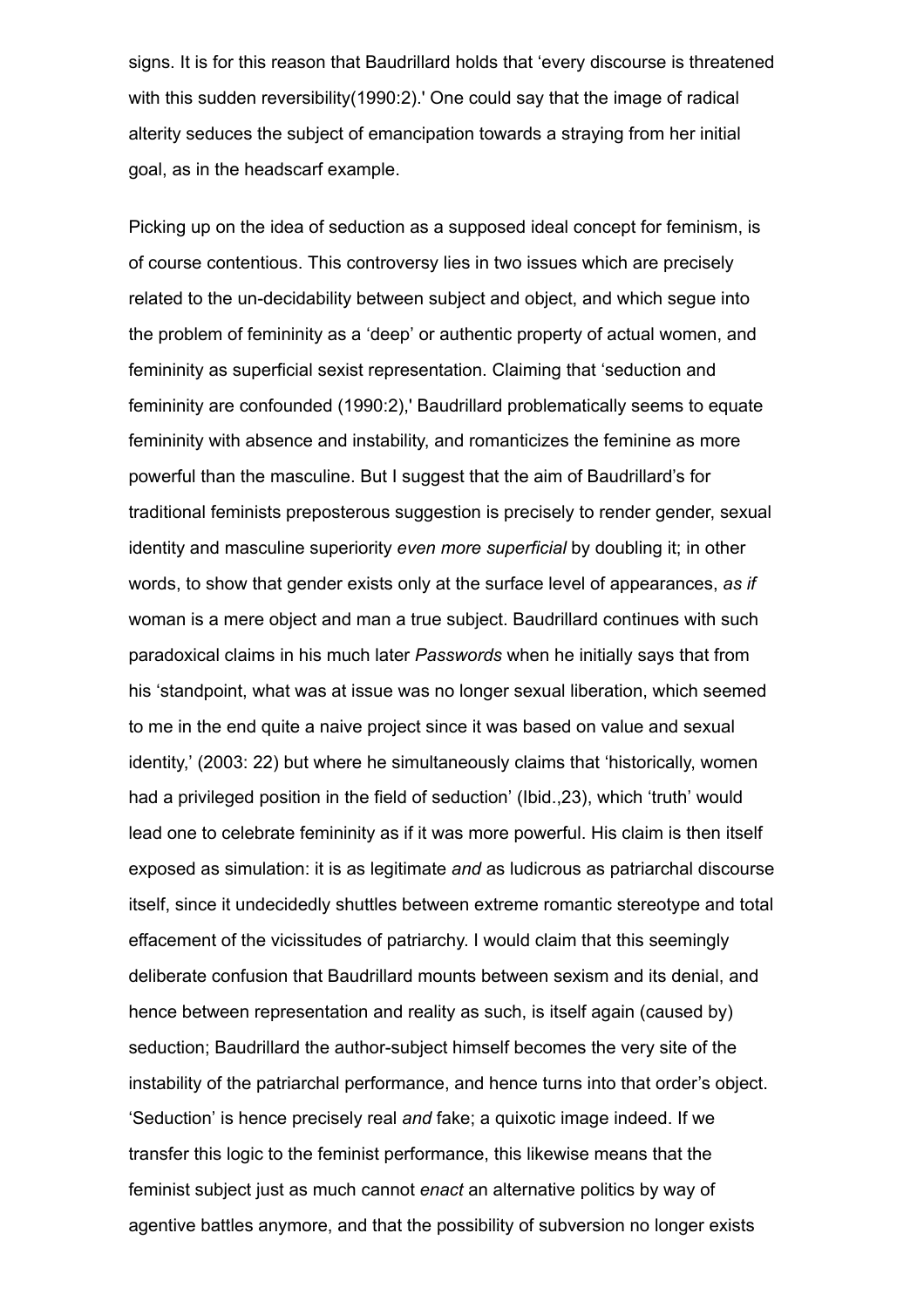on the plane of the subject's representational desire or politics. Rather, it is already the 'seductive' radical alterity inside the fundamentally aporetic idea of subjective emancipation as such, always already escaping the logic of production, liberation, explanation, and representation, that will seduce the patriarchal and feminist subject into an alternative logic away from a politics of visibility and representation. The feminist battle around representation should or can then no longer run through advocating the production and dissemination of counterimagery or through 'giving voice,' but through complicating this 'old' logic by 'leveling-up.' This would entail firstly, exposing how such 'feminist' content is an allegory of this contemporary phallic form (as Galloway does with data visualizations), but secondly, by letting the content-reading of the supposedly 'objective reality' of patriarchy crumble under its own contradictions – like the one between feminism and its complicity in patriarchy as such, and the resultant extreme instability of this supposedly dominant phallic order under speed-elitism. It is this strategy of apparent self-annihilation that Baudrillard designates as 'fatal' because it exposes its primary assumption of the subjective (feminist) strategy as already fatally wounded.

Allow me then to provide a more extensive second illustration of the way in which a purportedly feminist text turns upon and caves into itself, and how this crumbling points towards the speed-elitist condition and its profound instability. An excellent example of a work that can be reread in the above fashion, is the brilliant 'feminist' 1975 Chantal Akerman film Jeanne Dielman, 23 Quai du Commerce, 1080 Bruxelles. Like the headscarf issue more recently, Jeanne Dielman is a good example because it provided a similarly elusive object for feminist scholars who were analyzing the potentials and conundrums around the use or efficacy of feminist representational practices, also already during that supposedly 'very political' second wave of the 1970s. Film critics and analysts have over the last decades generally either read this film as a feminist work in terms of its content, or as an experimental film about film technology; but never have these two readings converged into a larger argument about simulation. Interestingly also is that certain supposedly 'deep' readings – especially psychological or psycho-analytical readings  $-$  of the film's characters and the female audience in feminist analyses of the film, have in fact served to naturalize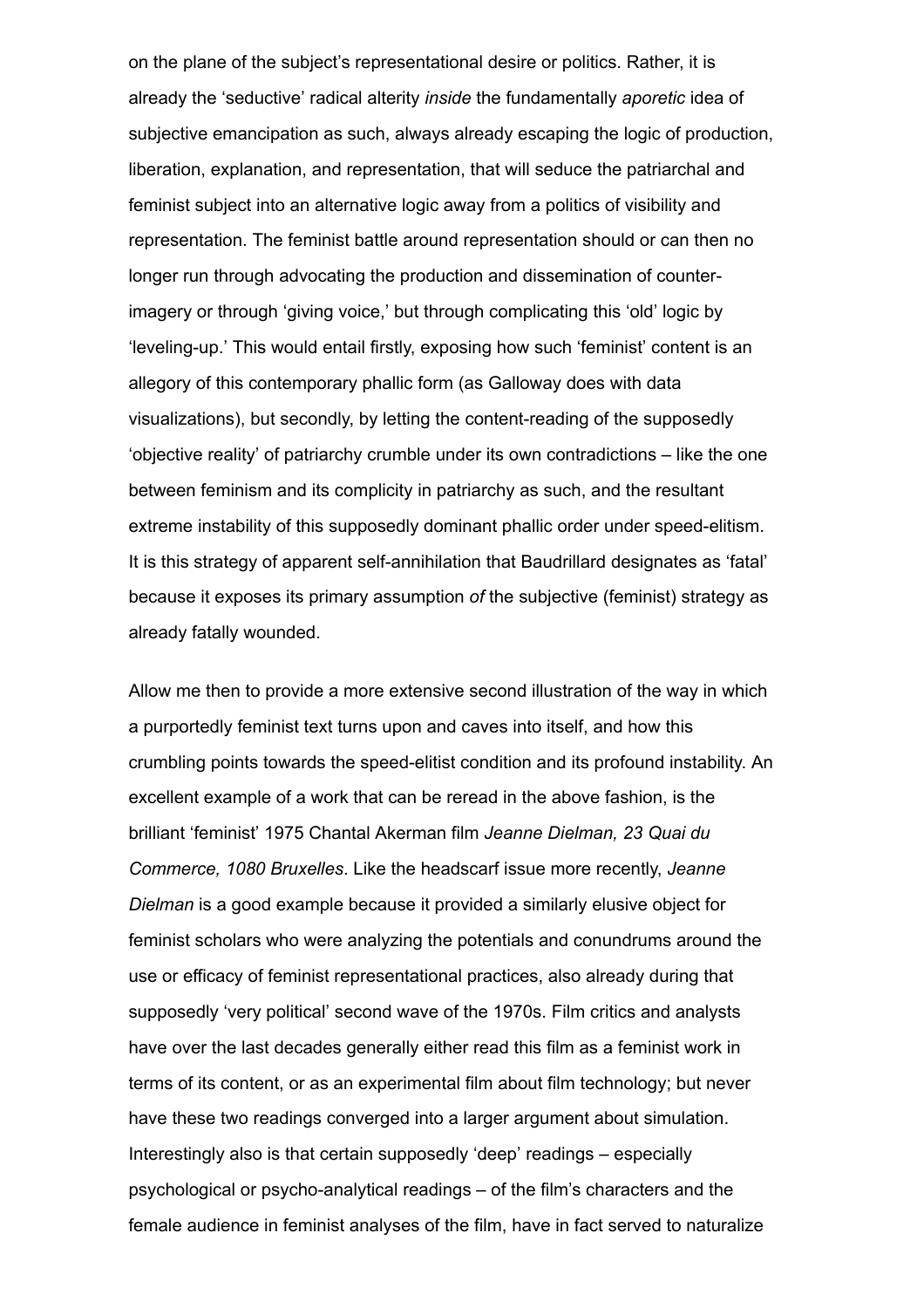the 'false' distinction between and procession from reality and or to representation. They have also dissimulated the ways in which the film makes a strong statement about the speed-elitist conditions under which it was produced and the ways in which feminism is implicated in this. Janet Bergstrom and Constance Penley remark for instance in 'The Avant Garde' that Jeanne Dielman is feminist 'despite' the mix of narrative and non-narrative elements because it is 'about a woman from a woman's point of view (1985:298).' In 'In the Name of Feminist Film Criticism,' Ruby Rich seeks to desperately clear all doubt that Jeanne Dielman is feminist at all by claiming that the film is 'consciously feminist' because it exhibits 'a female ordering of the [diegetic] space (1990:273, italics mine).' But the supposed self-evidence of the film's feminist impetus is only a product of surface appearances in which the 'unusual' representation of femininity and female housework, together with a healthy dose of 'feminist' directorship, is mistaken for the possibility or veracity of feminist social change. What is more, Rich's nostalgia for properly feminist 1970s film displays precisely that nostalgia for the second wave that covers over the fundamental *aporia* that marks feminism ever since it has grounded itself on the ideas and technologies of emancipation. This ambiguity or un-decidability of the film's feminism appears already in two seemingly diametrically opposite interpretations of Jeanne Dielman by Jayne Loader and Claire Johnston; while Johnston maintains that the film is feminist because it makes visible domestic tasks which are usually elided in movies and also because Jeanne's murder of her third client 'signifies the abolition of the phallus' which opens to 'a different symbolic order (1976:59),' Loader instead laments that the murder at the end makes the film patriarchal despite the allegedly feminist depiction of housewifery. Loader hence demands a more 'realistic' representation of women in the home, claiming that the implied prostitution and other 'juicy' elements 'destroy the film's credibility' (1985: 336) and fails to give real women a politics, (Ibid.,337) while Johnston's more optimistic analysis fails to notice how the film in fact resonates extremely well with the phallic 'reality' of the current order.

Again, at issue here for feminists should be the question of how such antithetical interpretations can both be true at the same time. What this possibly means is that apparently the very moment at which Jeanne Dielman is feminist constitutes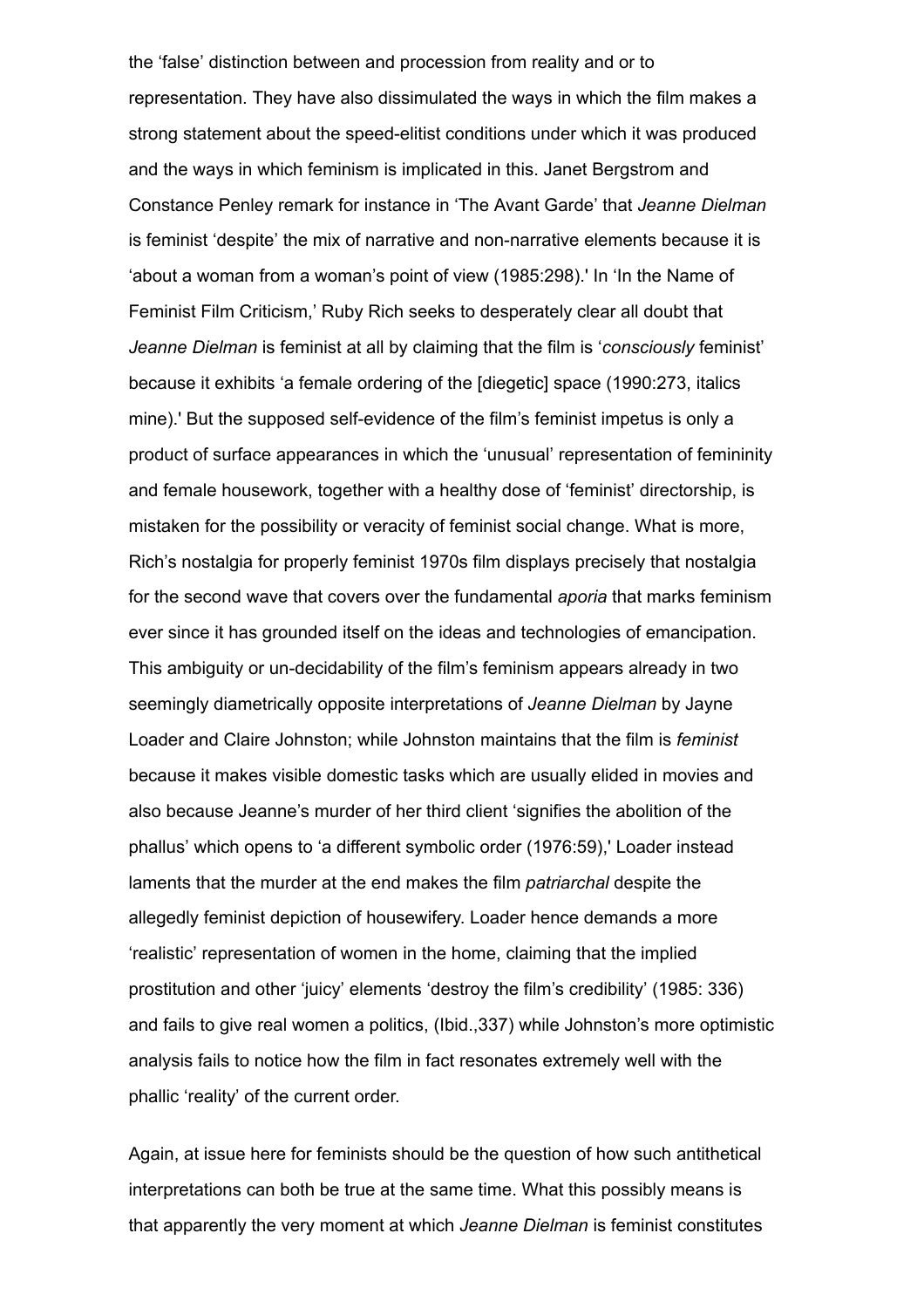paradoxically the very same moment at which it is patriarchal. The 'female' content of the film works as 'camouflage' for an exceedingly vicious technocratic social order, while that content is simultaneously an allegory of the pervasive form in which images get usurped into a phallic functionality. The film's imagery is indeed neatly symmetrical like a Renaissance painting – the founding visual logic of all contemporary media – and its diegetic time is neatly linear – like the metaphysical assumption of linear progression. But the film is also extremely jerky and obsessive, and attempts to impose a regime of efficiency (through Jeanne within the diegetic space, as well as through the film frame and editing itself) which slowly descends into chaos and death. Efficiency and regimentation thus reveal themselves as eventually going and being out of control, which also runs analogous to how the almost tangible materiality of the diegetic space runs parallel to the viewer's near-claustrophobic yet profoundly unstable sociotechnical environment, both inside and outside the movie theatre. Ivone Margulies indeed describes the film's workings rather aptly in Nothing Happens as exhibiting a 'lack of hierarchy between drama and surface depiction' in which eventually 'narrative and intentionality get dissolved (1996:3).' The supposedly 'feminist' strategy of rendering visible – the showing of housework especially – by way of representing the 'female' in her allegedly 'real' social conditions is hence shown to be a problematic aspiration when it is taken as unequivocally politically subversive. Jeanne Dielman namely does not function eventually as some tool of corrective feminist realism, but instead partakes in the 'pornography' of liberal transparency; and it is therefore that both Loader's and Johnston's readings can be correct, in the sense that also their 'correct' interpretations are themselves simulations of the phallic model. Moreover, the fact that Jeanne in the film is both a housewife and a prostitute in which, quite against sexist filmic convention, the acts of prostitution are elided (and not the housewifery), shows that the film tries to 'camouflage' its complicity in the pornography of speed-elitism. Marguiles also perceptively remarks that the film has an overall uncanny and 'lethal quality' in which objects seem to 'have a life of their own (Ibid.,90).' In light of the fact that Sigmund Freud defined the uncanny as that what 'excite[s] in the spectator the feeling that automatic, mechanical processes are at work, concealed beneath the ordinary appearances (Marguiles, 1996:91),' this would indeed also point towards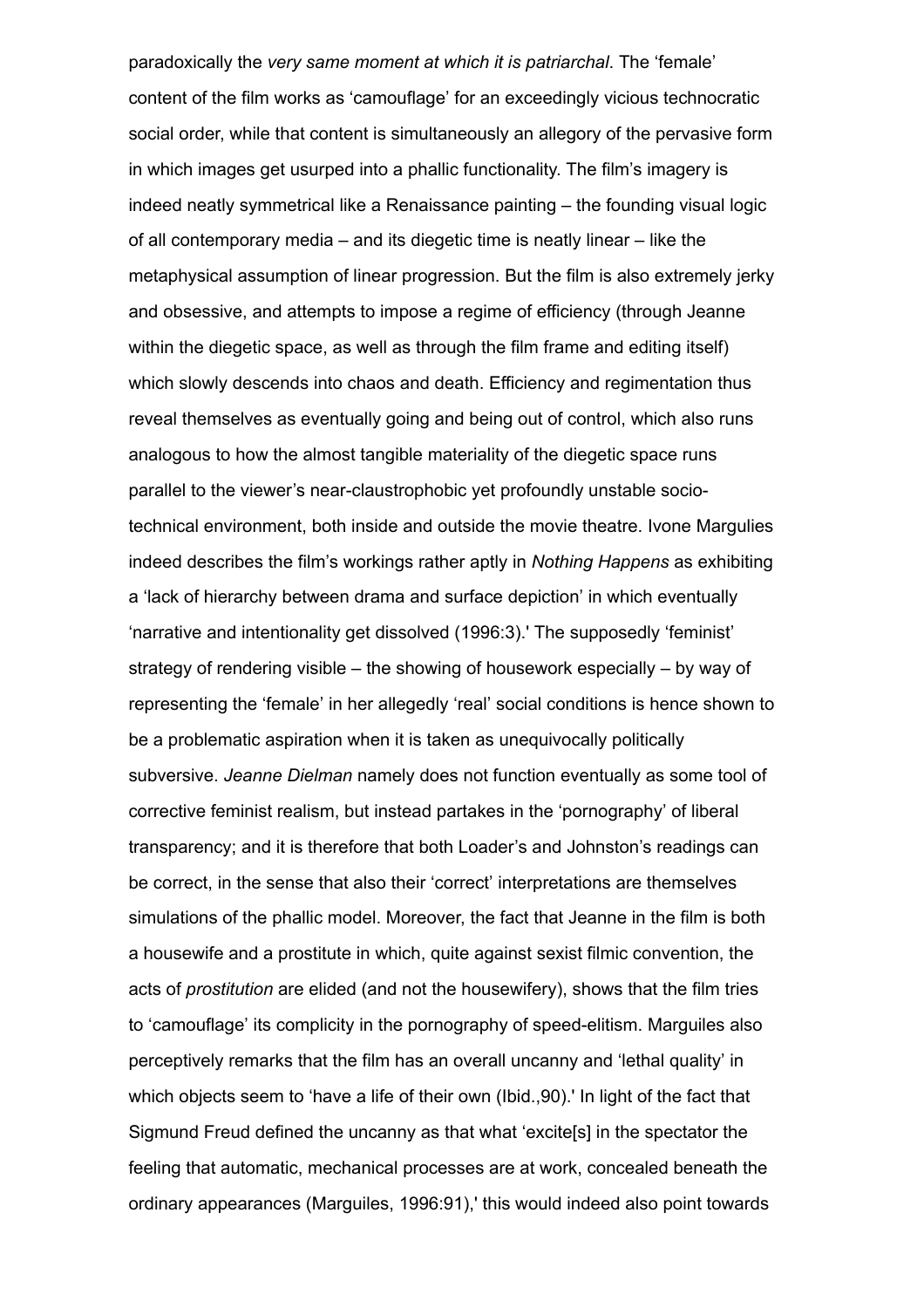the fact that the film is both exemplary of our speed-elitism and at the same time dissimulates it.

In many ways then, the film can be read as an allegory of our social condition which is precisely, according to Baudrillard in The Evil Demon of Images, itself 'cinematic' (1984:16); Akerman's film is ostensibly about the film apparatus and its aspiration to (female) reality, and as such the film becomes 'doubly real' for its viewer. As Akerman herself has hinted at in interviews with feminist critics who eagerly wanted to read the film as a straightforwardly feminist work, the film is therefore not (simply) feminist – even not in terms of her intention, which functions for many feminist critics as the agentive 'proof' that the film is indeed feminist. It is rather more pressingly about the contemporary human condition. Notably, Akerman mentions in an interview with Marsha Kinder for instance that she was interested in the relationship between the body and film time (1975:2). This concern with the human technological condition is apparent in the ways in which the film form or structure runs parallel with its content, and in turn in the ways in which this allows the spectator to enjoy and identify with the cinematic space because it is the perfect allegory for what Virilio in The Lost Dimension terms 'speed-space (1991:102).' The visual 'boxing up' of Jeanne in the rooms of her apartment is analogous to the 'box' of the screen-frame, and this is in turn analogous to the 'boxing-in' of the movie-goer in the dark theatre in which she or he is partly immobilized and in which the visual function is dominant, just like our condition in a hyper-media society at large today. Jean-Louis Baudry indeed already notes in the 1970s in 'Ideological Effect of the Basic Cinematic Apparatus,' quite in line with Virilio's later thesis on the media and hyper-visual inertia, that such a 'boxing' draws heavily on Renaissance perspectivism and works on many levels like a 'letter of condolences (1974:44).' The feminist psychological and psycho-analytical analyses of the film content as a representation of women's objective reality hence seem so compellingly true because this truth merely appears as a *function* of the doubling of the speed-elitist condition and its techniques and technologies of reproduction. On an unconscious level these techniques are so familiar yet unsettling to us that they get 'camouflaged' in our obsession with the supposed woman-centric or feminist content. Jeanne Dielman is then a 'domestic melodrama' in which 'order is the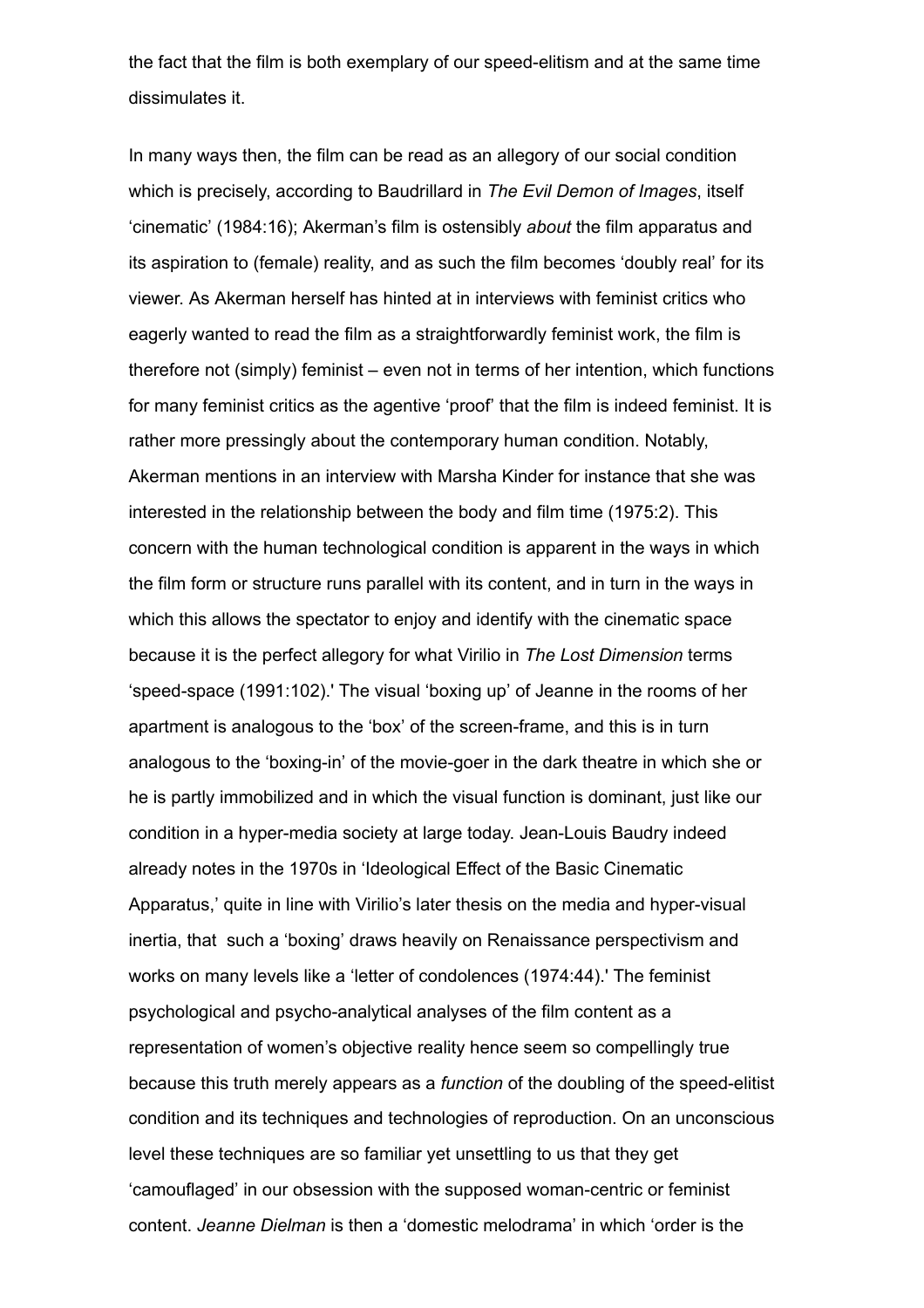mask for chaos' as Marguiles typifies the film (1996:10), not simply on the level of its content but especially on the level its form: it exemplifies and allegorizes the melodrama of our domestication under speed-elitism. In other words, the realism of the film content dissimulates our actual technological condition, and this dissimulation can be read because eventually the film itself seduces the feminist interpretation to such an extent that the hypothetically 'straightforward' feminist goal is led astray by the film object. The very feminist hypothesis of the attainability of a feminist utopia by way of the political mobilization or interpretation of the film as a self-evidently subverting the reality of patriarchy is therefore itself a *product* of the logic of speed-elitism. This is because such a mobilization or interpretation is itself modeled after the phallic functionalism that this political economy requires, and is as such not the authentic expression of some kind of inherent feminist subjectivity or desire.

All this leads to the uncomfortable conclusion that any feminist politics of liberation or 'voice' in a capitalist society marked by the implosion of the semiotic in the axiomatic is currently self-defeating, since it requires as its grounding moment exactly what it seeks to overthrow, namely the objective existence of the phallus. The implications of this are manifold. It means for instance that the feminist strategies and counter-strategies around representation, when for instance taught in the academic classroom to students, really teaches those students even more diverse methods of complicity in speed by instructing them how they can consume – that is, mobilize and 'eat up' – their imagined social relations for speed-elitism. In the feminist media studies classroom then, teacher and student consume the idea of resistance through discerning between the 'fake difference' between sexism and feminism; providing all of them, as feminist subjects turned into the objects of acceleration within the modern university – which is of course, and has always been, the right hand of power – the illusion of autonomy and emancipation. After all, most feminist media modules concern themselves with a critique of advertising, and advertising's first 'sale,' as Baudrillard illustrates in The System of Objects, consists of giving its subjects the illusion of personal choice and autonomy together with the whole unjust social machinery of patriarchal functionalism that grounds it (1996:101). It also means for instance that the contemporary tug of war in academic feminist literature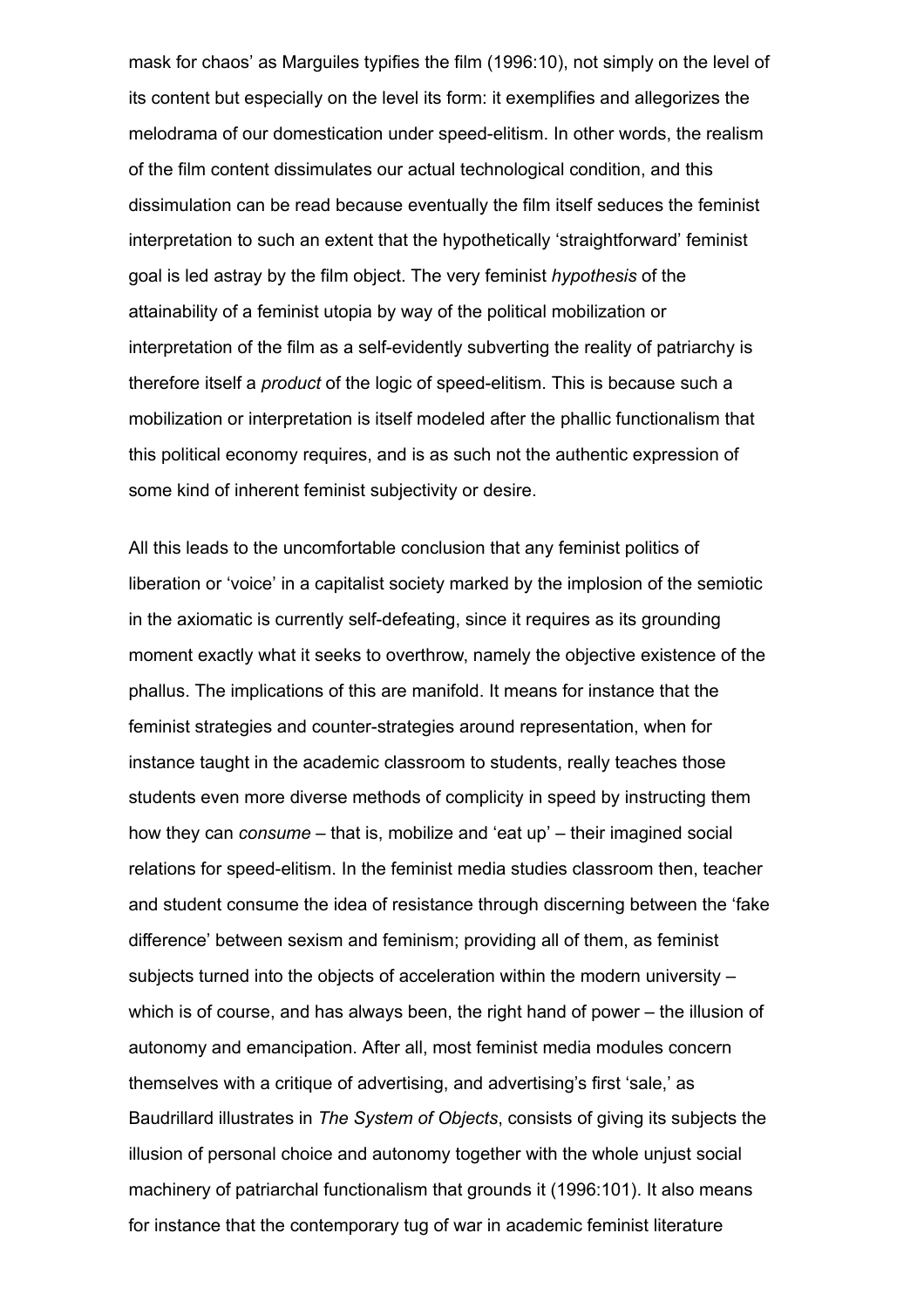between 'properly radical' feminists and so-called 'third wave' consumerist feminists occurs because 'proper' feminism wants to project onto the third wavers something that actually resides within itself, namely its own complicity with speedelitism.

These are finally only the first-stage complications that the diagnosis of feminist self-defeatism generates. More seriously and urgently, the acceleration of the feminist aporia by way of its mediated enactment only serves to widen the abyss between feminist intention and its effect. The reading strategy that comes with the acknowledgement of such an abyss – the radical absence of the organizing phallus as such – will have to be profoundly different from the conventional feminist analyses of representation; in fact, this old strategy has reversed itself to such an extent that at first sight an opposite tactic seems to emerge that appears as fatally 'anti-feminist.' The only possible subversive response would namely initially appear to not respond at all, but to somehow silently acknowledge or defy the violence of the image; to advocate eventually the only possible irresponsible response. But the principle of seduction in Baudrillard's text does not allow this article to stop there, at the point of a straightforward critique of agentive politics and humanist responsibility – not in the least because this article itself performs such responsibility by claiming to be able to interpret feminist texts as speedelitist. Moreover, to oppose absence or silence as the straightforward anti-thesis of visibility and voice, would itself just as much be usurped into the speed-elitist order's reliance on an apparent 'political' alternative as a false difference. It is for this reason that we can read Baudrillard in the spirit of his feminist politics against his own grain and in turn argue that his fatalistic 'politics' of seduction by way of an 'alternative' representation, like in the enactment of the masculine-feminine and subject-object opposition, is equally questionable. In fact, taking Baudrillard's argument to its logical extreme would imply that the image of 'phallic functionalism' itself could just as much be a mere ruse, and that in turn *reality is* actually not accelerating at all. In other words, my interpretation of the puzzlements in the above feminist texts as exemplary of speed-elitism constitutes likewise a simulation in that its model of acceleration quite possibly just as much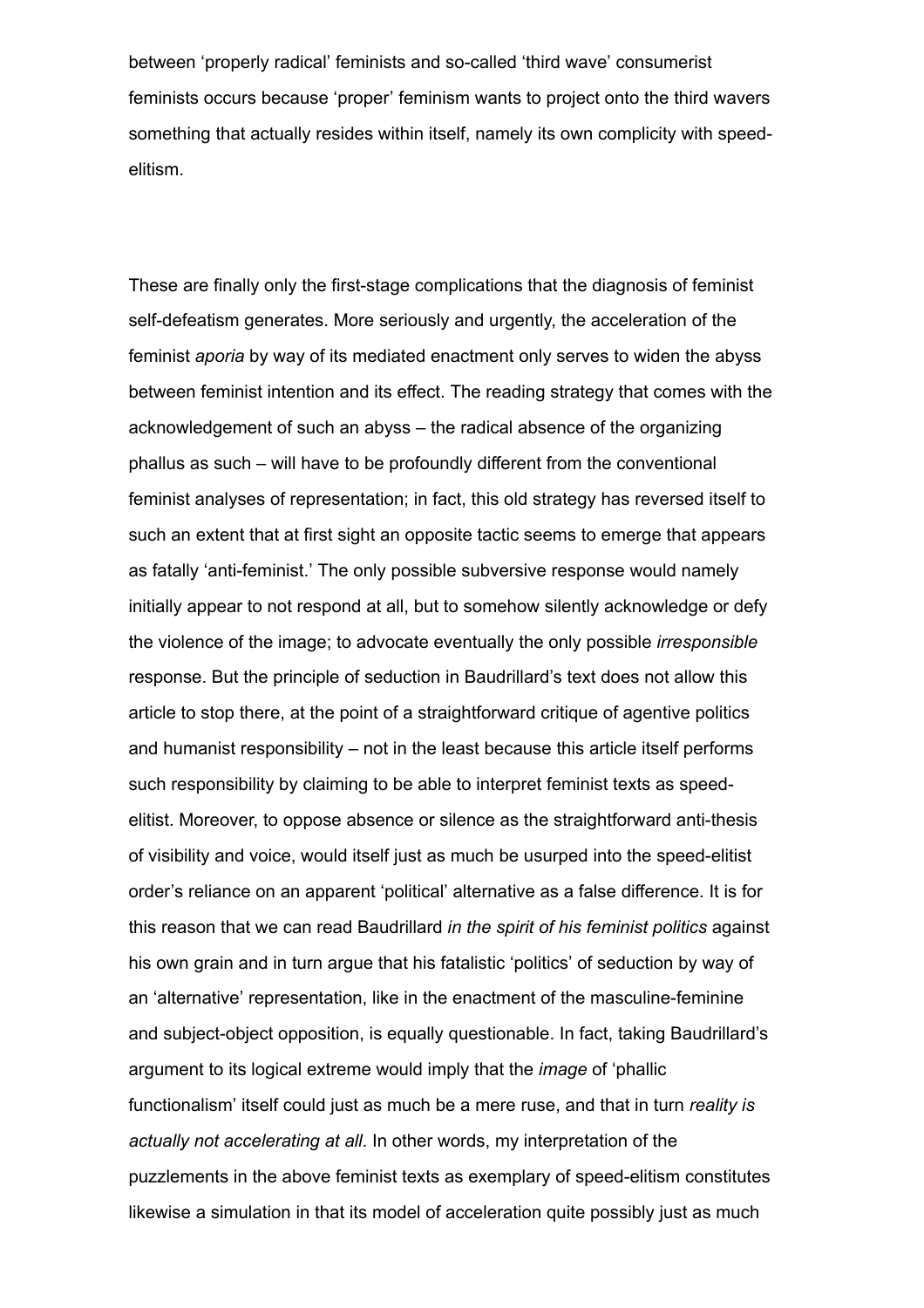precedes the imagined speedelitist social 'reality' of the texts. I finally suggest therefore that a feminist appropriation of Baudrillard's texts has us end up in the moment where we can no longer be certain whether his or our analyses and concepts constitute a genuine dispute or a masterful ruse. In this very moment, truth – like the 'truth' of patriarchal domination and oppression that feminism has to affirm a priori – appears as a superficial deception, just like the alleged 'feminism' of Akerman's film. Likewise, we can no longer satisfyingly decide whether the pro-headscarf or anti-headscarf position works as the most or best feminist standpoint, because the phallic master-signifier was itself always already a scam to start with. And this should lead one to conclude that it is not feminism which is absurd or stupid – which some feminists claimed Baudrillard was arguing – but neo-liberal *patriarchy* that is absurd. The phallic master signifier, together with its close ally the autonomous agent of emancipation, is a merely superficial and illusory image-object of a finally non-binding reality. If power has vacated the realm of media representation and has become instead entangled with an imagined speed-elitism, then a more radical feminism today, very much in contrast to the celebrated politics of the second wave, should perhaps (ir)responsibly denounce agentive and representational politics as a property of some feminist subject. Here, we find the paradox of an un-feminist feminism; a feminism that acknowledges how the stakes have been raised under contemporary conditions of technologically crafted acceleration so as to vacate the premises for the appearance of 'real' radical alterity. After all, did not my description of the 'real' state of feminism at the start likewise show (that the humanist, liberal, and scientific obsession with treating appearances as reality unveils) absolutely nothing?

Ingrid M. Hoofd is an Assistant Professor in the Department of Media and Culture at the Humanities Faculty of Utrecht University, the Netherlands. Her research interests are issues of representation, feminist and critical theories, philosophy of technology, game studies, and information ethics. She is the author of Higher Education and Technological Acceleration: the Disintegration of University Teaching and Research (Palgrave, 2016), and Ambiguities of Activism: Alter-Globalism and the Imperatives of Speed (Routledge, 2012). Her research analyses the ways in which alter-globalist activists, as well as left-wing academics, mobilise what she calls 'speed-elitist' discourses and divisions in an attempt to overcome gendered, raced, and classed oppressions worldwide. These analyses outline the accelerated tensions and relationships between various new technologies and activist-academic moral imperatives from a criticalcultural and deconstructionist perspective.

## **References**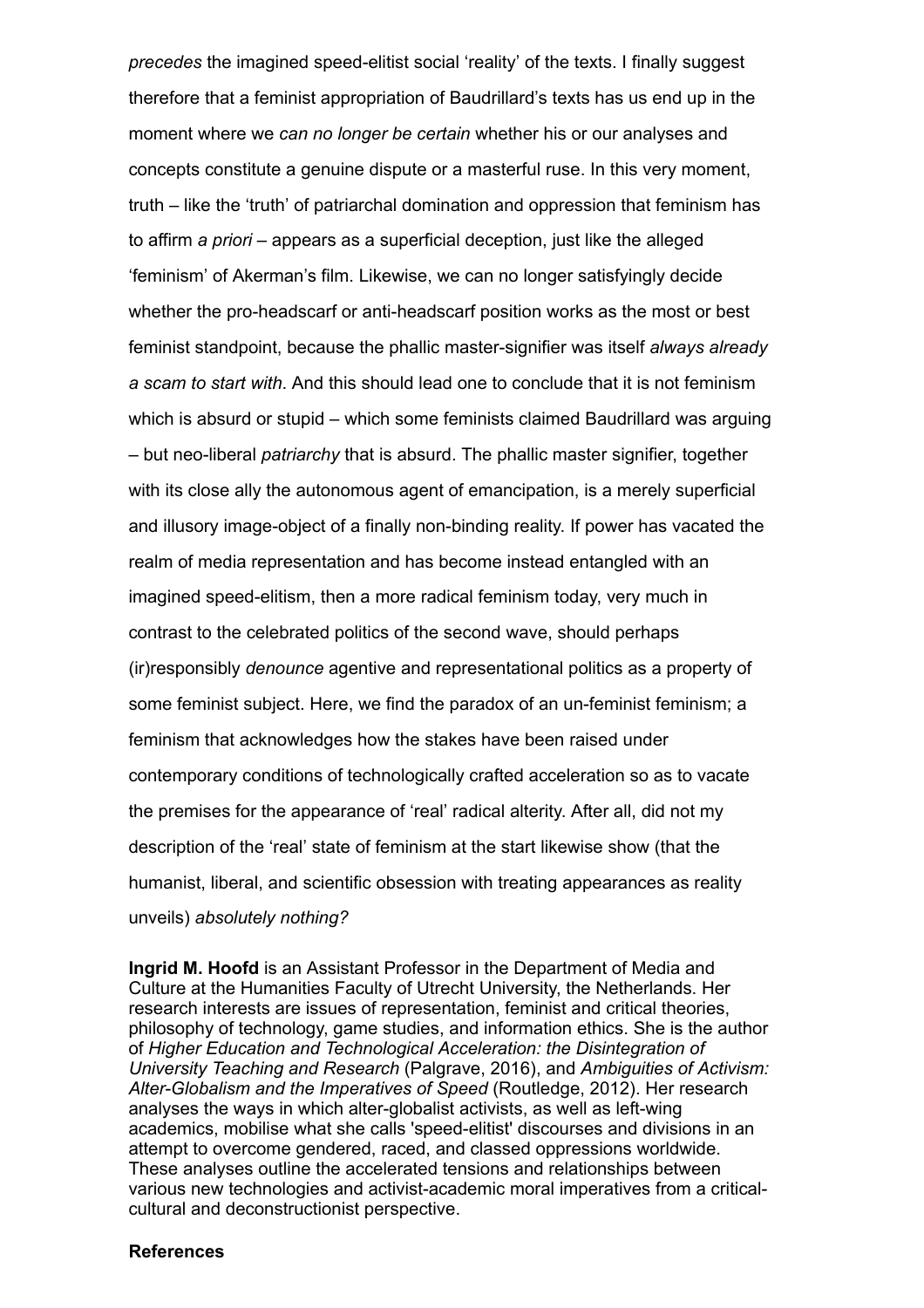Akerman, Chantal. 1975. Jeanne Dielman, 23 Quai du Commerce, 1080 Bruxelles. Film. France/Belgium, 201 mins.

Ayers, Michael D. 2003. 'Comparing Collective Identity in Online and Offline Feminist Activists.' Cyberactivism, edited by Martha McCaughey and Michael D. Ayers, 145-164. New York: Routledge.

Baudrillard, Jean. 1983. 'The Ecstasy of Communication.' The Anti-Aesthetic: essays on postmodern culture, edited by Hal Foster, 126-134. Washington: Bay Press.

Baudrilard, Jean. 1984. The Evil Demon of Images. Annandale: The Power Institute Publications.

Baudrillard, Jean. 1990. Seduction. Transl. Brian Singer. New York: New World Perspectives.

Baudrillard, Jean. 1994. 'The Implosion of Meaning in the Media.' Simulacra and Simulation, 79-86. Michigan: University of Michigan Press.

Baudrillard, Jean. 1996. The System of Objects, translated by James Benedict. New York: Verso.

Baudrillard, Jean. 2001. 'The Mirror of Production.' Jean Baudrillard, Selected writings, edited by M. Poster, 101-121. Stanford: Stanford University Press.

Baudrillard, Jean. 2003. Passwords, translated Chris Turner. London: Verso.

Baudrillard, Jean and Marc Guillaume. 2008. Radical Alterity, translated by Ames Hodges. Los Angeles: Semiotext(e).

Baudry, JeanLouis. 1974. 'Ideological Effects of the Basic Cinematographic Apparatus.' Translated by Alan Williams. Film Quarterly 28(2): 39-47.

Bergstrom, Janet. 1977. 'Jeanne Dielman, 23 Quai du Commerce, 1080 Bruxelles.' Camera Obscura 2: 114-121.

Buikema, Rosemarie and Anneke Smelik (eds). 1995. Women's studies and culture: a feminist introduction. London: Zed Books.

Braidotti, Rosi. 1994. Nomadic Subjects: Embodiment and Sexual Difference in Contemporary Feminist Theory. New York: Columbia University Press.

Dahlgren, Peter. 2009. Media and Political Engagement: Citizens, Communication, and Democracy. Cambridge: Cambridge University Press.

Dean, Jodi. 2005. 'Communicative Capitalism: Circulation and the Foreclosure of Politics.' Cultural Politics 1(1): 51-73.

Galloway, Alex. 2012. 'Are Some Things Unrepresentable?' Theory, Culture and Society 28(7-8): 85-102.

Grosz, Elizabeth. 2007. Volatile bodies: towards a corporeal feminism. Bloomington: Indiana University Press.

Hall, Stuart. 1997. 'Race: the floating signifier.' Transcript at Media Education Foundation. Accessed July 10, 2012. [http://www.mediaed.org/assets/products/407/transcript\\_407.pdf](http://www.mediaed.org/assets/products/407/transcript_407.pdf)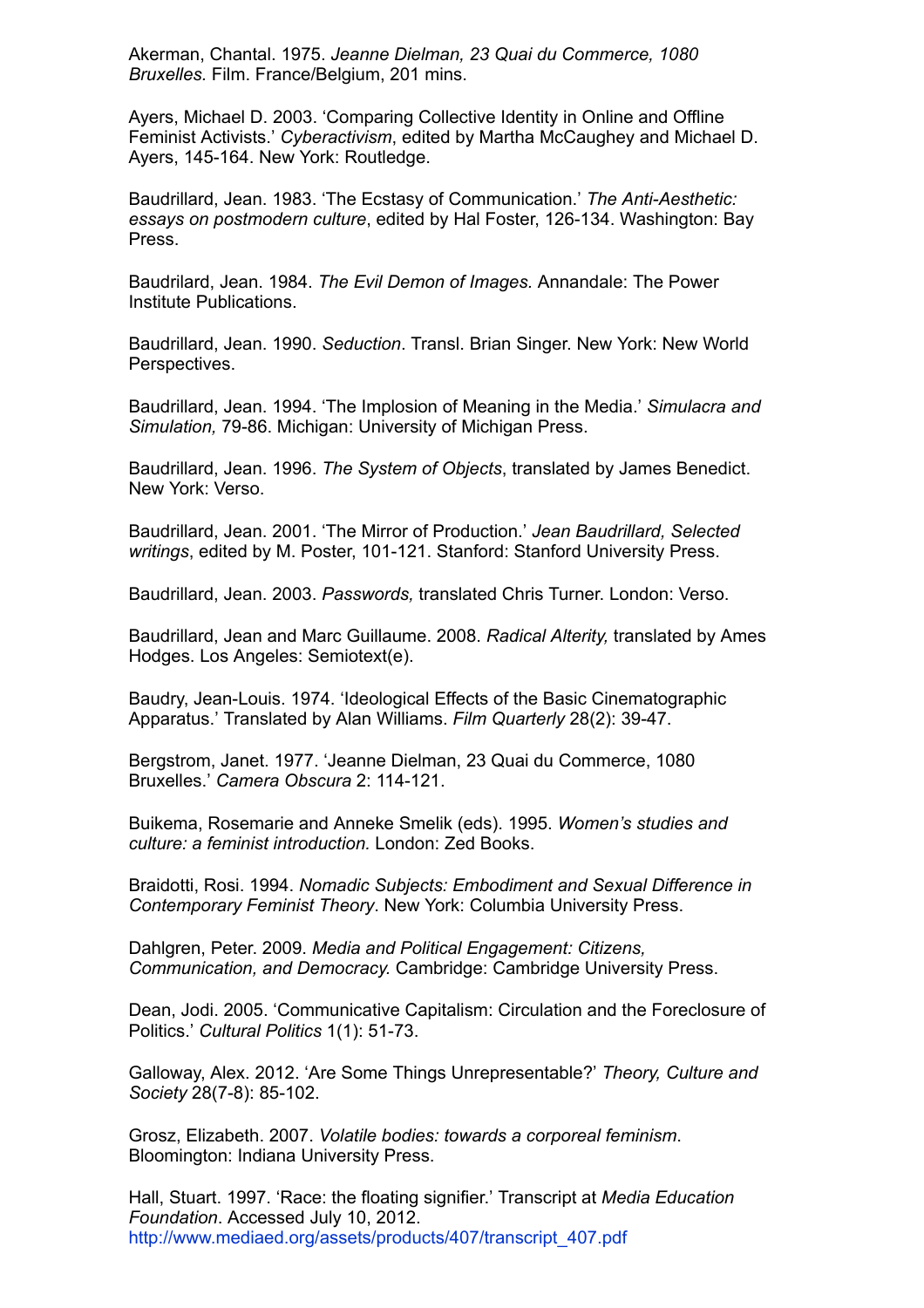Hall, Stuart. 1997. Representation: Cultural Representations and Signifying Practices. London: Sage.

Hoofd, Ingrid M. 2010. 'Between Baudrillard, Braidotti and Butler: Rethinking Left-Wing Feminist Theory in Light of Neoliberal Acceleration.' International Journal of Baudrillard Studies, 7(2).

Johnston, Claire. 1976. 'Towards a Feminist Film Practice: Some Theses.' Edinburgh Magazine 1: 50-59.

Joseph, Miranda. 2002. Against the Romance of Community. Minneapolis: University of Minnesota Press.

Juris, Jeffrey. 2008. Networking Futures: the Movements against Corporate Globalization. Durham, North Carolina: Duke University Press.

Kinder, Marsha. 1977. 'Reflections on Jeanne Dielman.' Film Quarterly, 30(4): 2 8.

Lévi-Strauss, Claude. 1950. 'Introduction à l'oeuvre de Marcel Mauss.' Mauss, Sociologie et Anthropologie, ix-lii Paris: Presses Universitaires de France.

Loader, Jayne. 1985. 'Jeanne Dielman: Death in Installments.' Movies and Methods, edited by Bill Nichols, 327-339. Berkeley: University of California Press.

Margulies, Ivone. 1996. Nothing Happens: Chantal Akerman's Hyperrealist Everyday. Durham: Duke University Press.

Penley, Constance and Janet Bergstrom. 1985. 'The Avant-Garde: History and Theories.' Movies and Methods, edited by Bill Nichols, 287-302. Berkeley: University of California Press.

Phillips, John W.P. 2012. 'Secrecy and Transparency. An Interview with Samuel Weber.' Theory, Culture and Society 28(7-8): 158-172.

Rich, B. Ruby. 1990. 'In the Name of Feminist Film Criticism.' Issues in Feminist Film Criticism, edited by Patricia Erens, 27-47. Bloomington: Indiana University Press.

Spivak, Gayatri Chakravorty. 1988. 'Can the Subaltern Speak?' Marxism and the Interpretation of Culture, edited by Cary Nelson and Lawrence Grossberg, 271 315. Urbana: University of Illinois Press.

Virilio, Paul. 1986. Speed and Politics: an essay on dromology. New York: Columbia University Press.

Virilio, Paul. 1991. The Lost Dimension. New York: Semiotext(e).

## **Endnotes**

<span id="page-20-0"></span>[1](#page-0-0). This quandary seems to permeate much feminist academic and activist debate today, but comes in particular from the discussions I had and the keynotes I attended at the last three European Feminist research conferences (in 2006, 2009, and 2012).

<span id="page-20-1"></span>[2](#page-1-0) One can think here especially of the feminist analyses with an affiliation to critical cultural studies, like the work of Rey Chow, Tania Modleski, Ien Ang, Angela McRobbie, Susan Bordo, Gayle Kaufman and many others, but also of the